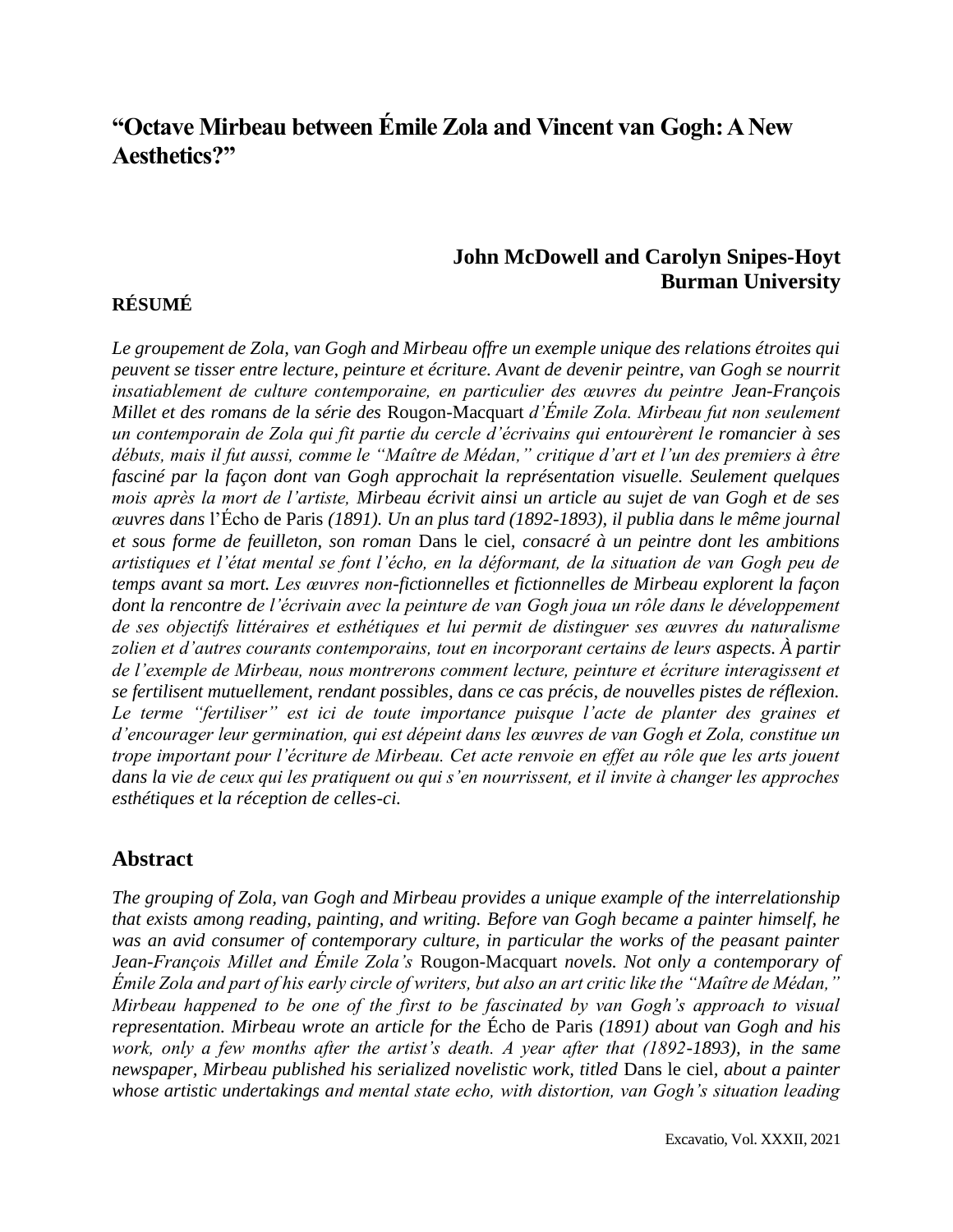### OCTAVE MIRBEAU BETWEEN ÉMILE ZOLA AND VINCENT VAN GOGH: A NEW AESTHETICS?

*up to his death. Mirbeau's non-fictional writing and fictional work explore how the writer's encounter with van Gogh's paintings played a role in the development of his own literary and aesthetic goals, enabling him to distinguish his works from Zolian naturalism and other contemporary trends, yet incorporating certain aspects from them. Through the example of Mirbeau, we will show how reading, painting, and writing interconnect to cross fertilize each other and, in this case, enable new lines of thinking to develop. The word "fertilize" is important here, since the act of sowing seeds and encouraging their germination, present in the works of van Gogh and Zola, becomes an important trope in Mirbeau's writing for the role that the arts play in the lives of those who create or consume them as well as for change to occur in aesthetic approaches and their reception.* 

The grouping of Zola, van Gogh and Mirbeau provides a unique example of the interrelationship that exists among reading, painting, and writing*.* Van Gogh was always an avid reader, but once he determined to make his way as an artist, he became interested not only in the work of contemporary painters depicting the common people, such as Millet, but also in current developments in social awareness, such as Zola's *Rougon-Macquart* novels;<sup>1</sup> as for Mirbeau, he was fascinated by van Gogh's approach to visual representation as a formulation of the role of art in a world where photography was becoming commonplace. While van Gogh recognized the value of contemporary movements, such as naturalism and impressionism, he distanced himself from both, taking his own path in his quest for meaning in the representation of nature and life.

Mirbeau was a charter member of Zola's naturalistic group of writers, *le groupe de Médan*, and contributed, as did Zola, contemporary art criticism to widely read newspapers, defending the impressionists in the face of their initial institutional rejection. Although Mirbeau was not one of the first to take up the campaign, he made a special effort early on to promote relatively unknown and under-appreciated artists, including Gauguin and van Gogh.<sup>2</sup> After becoming familiar with the works of van Gogh – he had seen some at a retrospective of his paintings, which was organized in 1891 at the Salon des Indépendants in Paris, not long after the death of the artist on July 29 of 1890,<sup>3</sup> Mirbeau wrote an article for the *Écho de Paris* about the painter and his work, published on March 31 1891. At that time, Mirbeau also purchased two of van Gogh's paintings (from Père Tanguy): *Les Iris* and *Les Tournesols*. <sup>4</sup> A year after that (1892-1893), in the same newspaper, the writer published *Dans le ciel*, his serialized novel about a painter whose work and mental state echo, with distortion, Vincent van Gogh's situation leading up to his death.

We begin with the role of reading in van Gogh's quest as a painter, his familiarity with the Bible, and his interest in Zola's *Rougon-Macquart* novels. We continue with Mirbeau's immediate reception of van Gogh, in his non-fictional and fictional writing, and explore how the writer's encounter with the paintings played a role in the development of his own literary and aesthetic goals, enabling him in turn to distinguish further his works from Zolian naturalism and other contemporary trends. Through *the example of Zola/van Gogh/Mirbeau*, we would like to show how reading, painting, and writing cross fertilize each other, in this instance, enabling new lines of thinking to develop; the word "fertilize" is important here, since the act of sowing seeds and

<sup>1</sup> See article by Patrick S. Cable, "Zola and Millet through the Eyes of van Gogh," *Excavatio*, 20 (2005): 49-58.

<sup>2</sup>See Denys Riout, "Mirbeau critique d'art," in *Un moderne: Octave Mirbeau*, Pierre Michel, éd. (Paris: Eurédit, 2004) 253- 64, 259.

<sup>3</sup> *Dictionnaire Octave Mirbeau*, entry by Laurence Tartreau-Zeller, "Van Gogh, Vincent (1853-1890)," accessed 4 Dec. 2021 < http://mirbeau.asso.fr/dicomirbeau/index.php?option=com\_glossary&id=455>.

<sup>4</sup> Riout 259.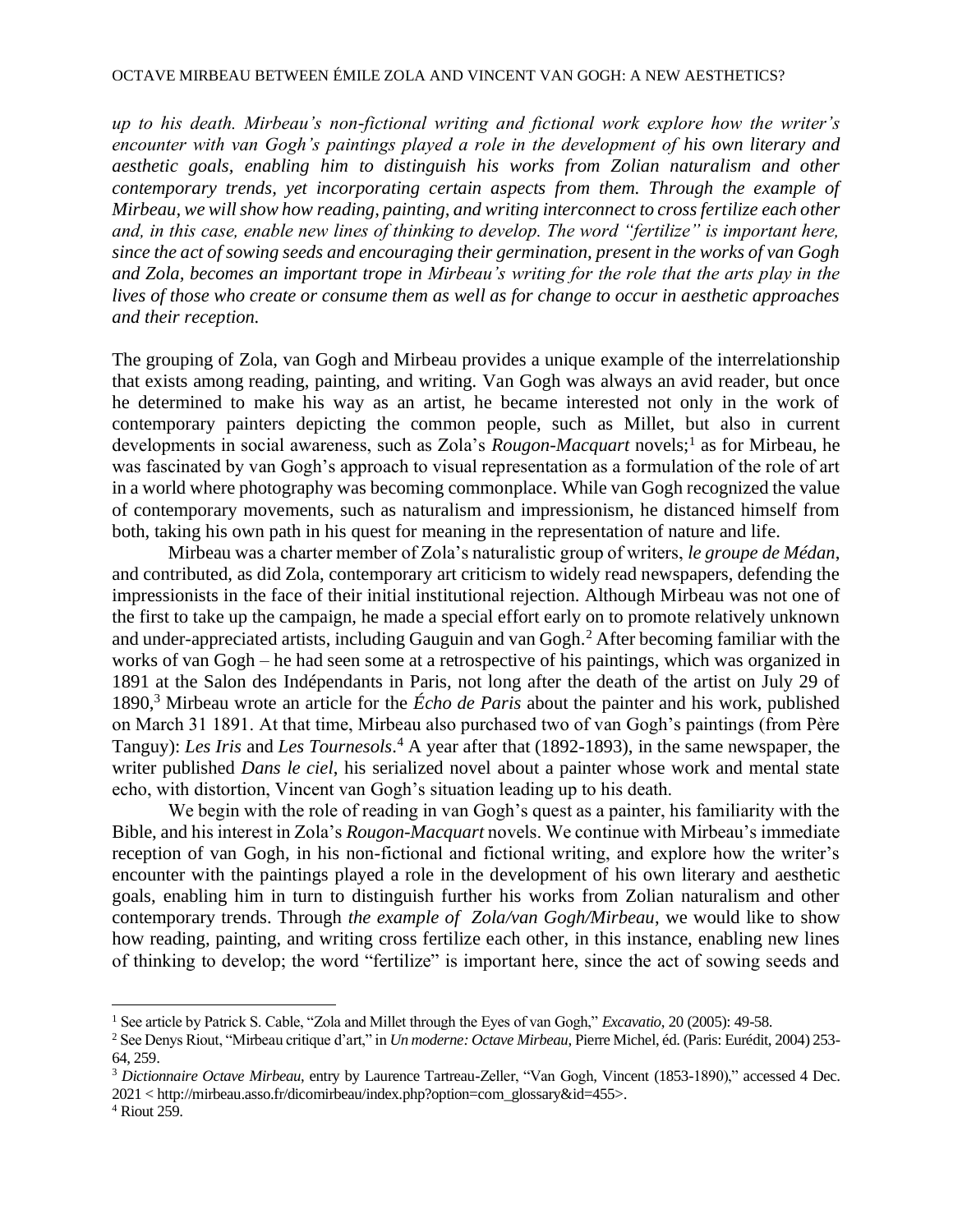encouraging their germination becomes an important trope, in this case for the role the arts play in the lives of those who create or consume them as well as for change to occur in aesthetic approaches and their reception.

### **Vincent van Gogh, the reader**

It has been well established that van Gogh, all his life, was a voracious reader. Early on, his reading was largely focused on the Bible and other religious texts but, as he was becoming an artist, he readily branched out into reading a wide range of authors: Dutch, French, and English. What can be gleaned from his letters is that in a span of "some eighteen years, he mentions at least 150 authors and around 800 literary works."<sup>5</sup> Literature, especially novels, helped him get through many of his setbacks in life. He read Keats, George Eliot, Hans Christian Andersen, Harriet Beecher Stowe, Hugo, Balzac, Voltaire, Shakespeare, Dickens and, of course, Zola. "Reading books is like looking at paintings: without doubting, without hesitating, with self-assurance, one must find beautiful that which is beautiful," Vincent wrote in a letter to his brother Theo, 5 August 1881.<sup>6</sup>

No doubt in part due to van Gogh's Calvinist upbringing with a preacher father whom he revered, the painter's reading and understanding of the Bible was extensive. In his letters he quotes some 823 different Biblical texts – mostly from the New Testament (528) and the Psalms (90).<sup>7</sup> Considering the volume and range of his reading, tracing lines of literary influence, other than the Bible, becomes a daunting task!<sup>8</sup> The situation is complicated not only by the range of his reading, but also because "[h]is life and work were in constant transition, fragmented by geographical relocation  $[\dots]$ ."<sup>9</sup>

The critic Wouter van der Veen concludes that van Gogh's "independence of mind" was "one of the foundations of his creative genius" and that "he *assimilated* the literary material that came his way according to his own interests."<sup>10</sup> As a result, while van Gogh discovered, studied, and incorporated techniques of various ideas and artistic movements of the time including naturalism, impressionism, and symbolism (Gauguin), he "never conformed to any school of thought, movement, school or particular religious dogma."<sup>11</sup> Indeed, a van Gogh painting is readily and easily recognized as a *van Gogh* (especially after 1886). Van der Veen argues that "[h]e was not a realist, nor a naturalist, symbolist, post-impressionist, Calvinist, socialist, republican, revolutionary or anarchist." <sup>12</sup> This is not to say, however, that there is not a whole range of artists and authors who left their mark and thus shaped and molded his thought and style. He was, as has been argued not shaped *by* but shaped *through* his voracious reading and his study of authors and

<sup>5</sup> Wouter van der Veen, *Van Gogh, a Literary Mind: Literature in the Correspondence of Vincent Van Gogh.* (Zwolle: Waanders, 2009) 7.

<sup>6</sup> Letter no. 170, <http://vangoghletters.org>. This is the electronic version of *Vincent van Gogh: The Letters, The Complete Illustrated and Annotated Edition,* vols*.*1-6, Leo Jansen, Hans Luijten, and Nienke Bakker, eds. (London: Thames and Hudson, 2009). Henceforth all references to van Gogh's letters (translated into English) will be to the online source, accessed 4 Dec. 2021.

<sup>7</sup> This number includes one use of Ecclesiasticus from The Apocrypha. Van Gogh quotes many texts more than once. See vol. 6 of *Vincent van Gogh: The Letters, The Complete Illustrated and Annotated Edition.* 

<sup>8</sup> The text to note in this context is Wouter **v**an der Veen, cited above. See pages 11ff.

<sup>9</sup> James Gaillard Romaine, "Van Gogh's Dilemma: Caught between Mythology and Art," *Art Journal* 57.1 (1998): 85.

<sup>10</sup> Van der Veen 13.

<sup>11</sup> Van der Veen 13.

<sup>12</sup> Van der Veen 13.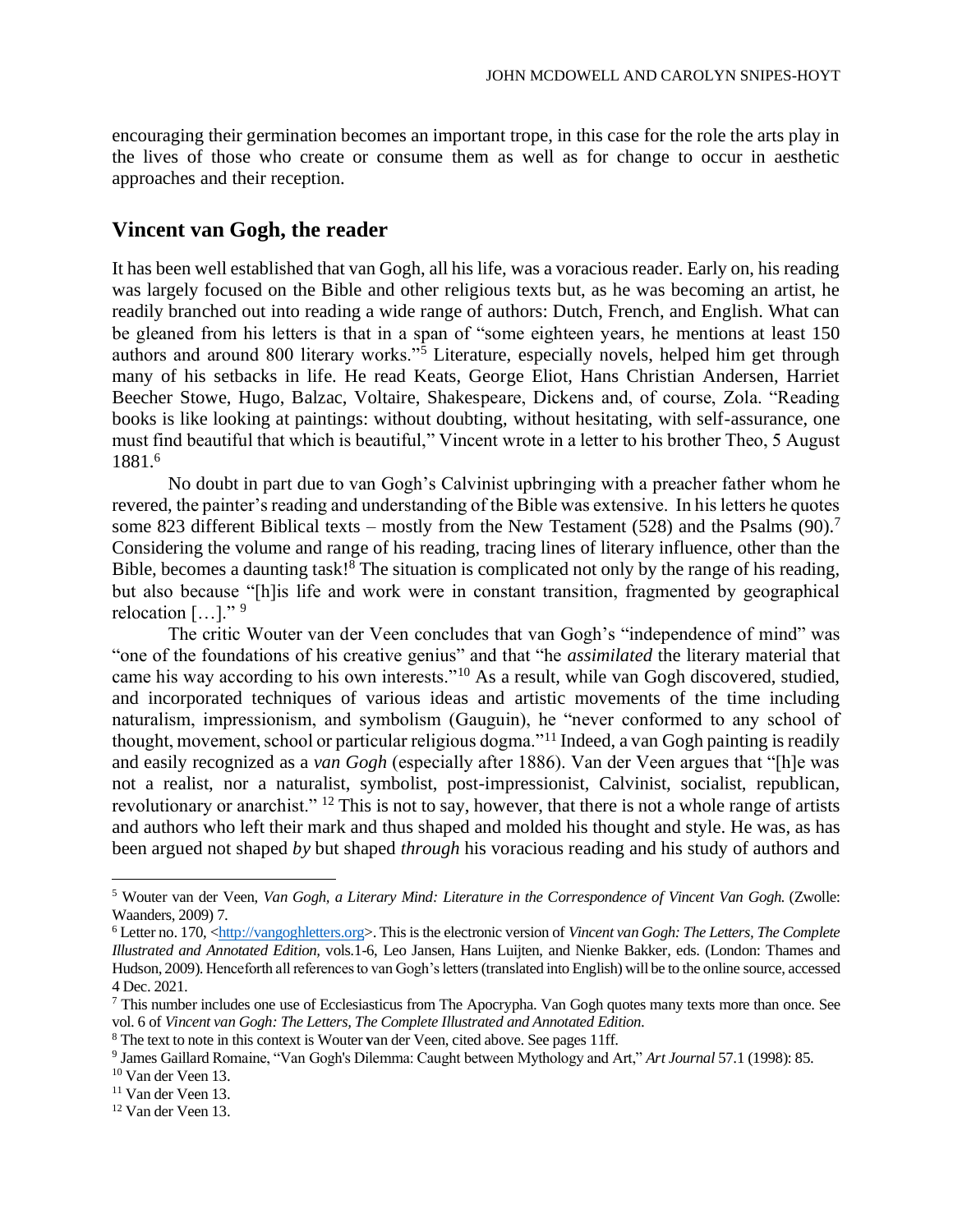### OCTAVE MIRBEAU BETWEEN ÉMILE ZOLA AND VINCENT VAN GOGH: A NEW AESTHETICS?

artists.<sup>13</sup> This study will examine how van Gogh's "naturalism" and his religious temperament interlock to inform much of his later work. Although van Gogh's aspirations to be a pastor failed and although his ideas about religion and his conception of God changed, he nonetheless retained a religious sensibility throughout his life that becomes synthesized with what is essentially a religious symbolist (romanticized) view of nature, separate from the symbolist movements in England and France.

Reading Zola and other French authors does shape the way van Gogh sees the world: for instance, he writes in a letter to Theo in 1883 that "[t]here are sometimes passages in Balzac and Zola – in *Père Goriot*, for example – in which one finds a degree of passion in *words* that's whitehot." Van Gogh certainly emulated Zola's "passion for words" and transformed it into a "passion for paint." Van Gogh continues, "I sometimes think about experimenting with a completely different way of working, namely daring and risking more,"<sup>14</sup> which, of course, he does.

One of van Gogh's often discussed paintings, *Nature morte avec Bible* (*Still Life with Bible*),<sup>15</sup> completed in 1885, helps highlight the interconnectedness of reading, writing, and painting which we are examining (see Figure 1):



Figure 1. Vincent van Gogh *Nature morte avec Bible* (*Still Life with Bible*), 1885, Van Gogh Museum, Amsterdam (Vincent van Gogh Foundation) $16$ 

The painting has been interpreted as Vincent, the son, situated between the imposing heritage and presence of his father, represented by the large Bible, and the secular Zola, represented by the more brightly painted and dog-eared edition of Zola's *La Joie de vivre*. In fact, according to Nordenfalk,

<sup>13</sup> Van der Veen 13-14.

<sup>&</sup>lt;sup>14</sup> Letter to Theo, Thursday, 8 February 1883, no. 310.

<sup>&</sup>lt;sup>15</sup> Most often, the titles of van Gogh's paintings will be given first in French and English and then only in English.

<sup>&</sup>lt;sup>16</sup> Source of image, accessed 5 Dec. 2021 < https://www.vangoghmuseum.nl/en/collection/s0008V1962 >.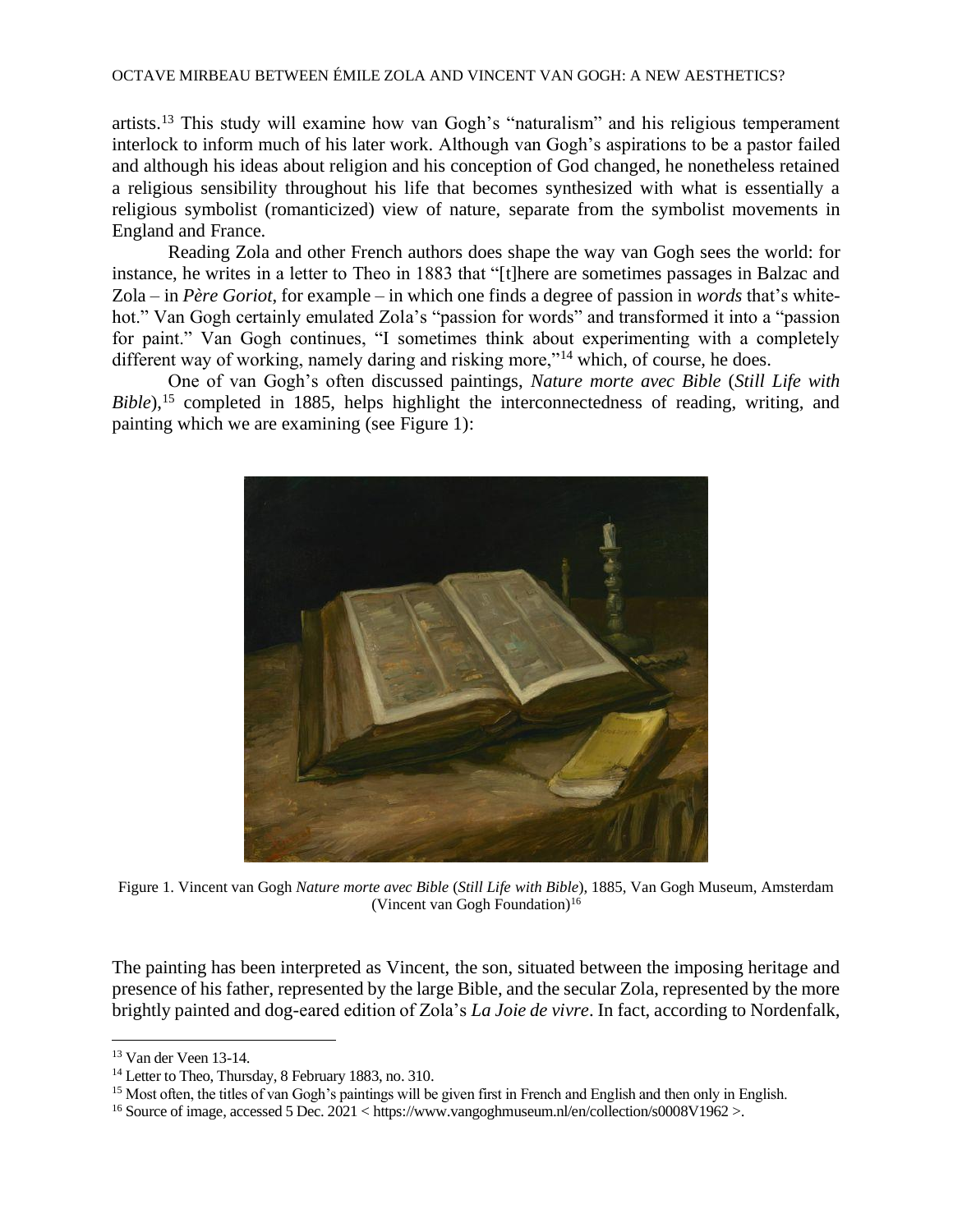it was "modern French literature that had opened his eyes to the narrowness of his father's Calvinistic view of life."<sup>17</sup>

In an effort to understand the painting itself, van Gogh's biographers, Steven Naifeh and Gregory White Smith, write:

Vincent's fanatic brush found significance everywhere. He designated the yellow novel as Zola's *La Joie de vivre* and with provocative care lettered in its title, author, and place of publication – Paris. In a few strokes, he captured its dog-eared cover and well-worn pages – a challenge to his father's flawless, formal Bible. The yellow defiance of Zola elicited a violent response. […] But the text [the Bible] answered back. The words of Isaiah in front of him were well known to Vincent: "He is despised and rejected of men: a man of sorrows and acquainted with grief."<sup>18</sup>

The painting is thus not merely a "still life" but also a highly symbolic painting of van Gogh's own life. He would certainly have identified with the words from the book of Isaiah while longing for *la joie de vivre.*

All his life, van Gogh identified with and painted peasants, and it is in this regard one finds his affinity with Zola, particularly the novels, *La Terre* and *Germinal*. <sup>19</sup> Furthermore, "[i]t went against the grain for him to paint or draw what he could not actually see, but had to imagine."<sup>20</sup> His insistence on valuing nature and on painting what he observed is often filtered through the lens of deeply felt religious sentiment. As Patrick Shaw Cable points out, "van Gogh was blissfully unaware of certain contrasts between the romantic/realist painter Millet and the scientific/naturalist … Zola" and of the fact that Zola "would likely have condemned Millet's biblically-endowed peasants […] as […] 'mystical naturalism.'"<sup>21</sup>

Van Gogh's confidence in his own direction grew and he came to terms with the influence of his religious sensibility. Kermit Swiler Champa notes:

Prior to 1887, van Gogh had been in a sense the 'perfect' reader of Zola's *L'Œuvre*, largely because (a) he was an avid Zola fan and (b) because he was a marginally well-informed outsider in terms of the history of impressionist painting. Once he became a *very* well-informed insider, his respect for Zola's book lessened considerably. (103)

To be clear, however, Champa also notes that van Gogh "never lost his respect for Zola's overall literary mission," which was to present the "spectacle of life." <sup>22</sup> For van Gogh, the "spectacle of life" included a deeply felt religious sensibility even if that sensibility was no longer or not necessarily orthodox.

In a very real sense, van Gogh also never lost that part of himself that wished to preach. Early on (1876), he wrote:

<sup>17</sup> Carl Nordenfalk,"Van Gogh and Literature," *Journal of the Warburg and Courtauld Institutes* 10 (1947): 142.

<sup>18</sup> Steven Naifeh and Gregory White Smith, *Van Gogh: The Life* (New York: Random House, 2012) 464.

<sup>19</sup> See Nordenfalk 133.

<sup>20</sup> Nordenfalk 134.

 $21$  Cable 55.

<sup>22</sup> Kermit Swiler Champa, *Masterpiece Studies: Manet, Zola, van Gogh, and Monet* (University Park: Pennsylvania State University, 1994) 103.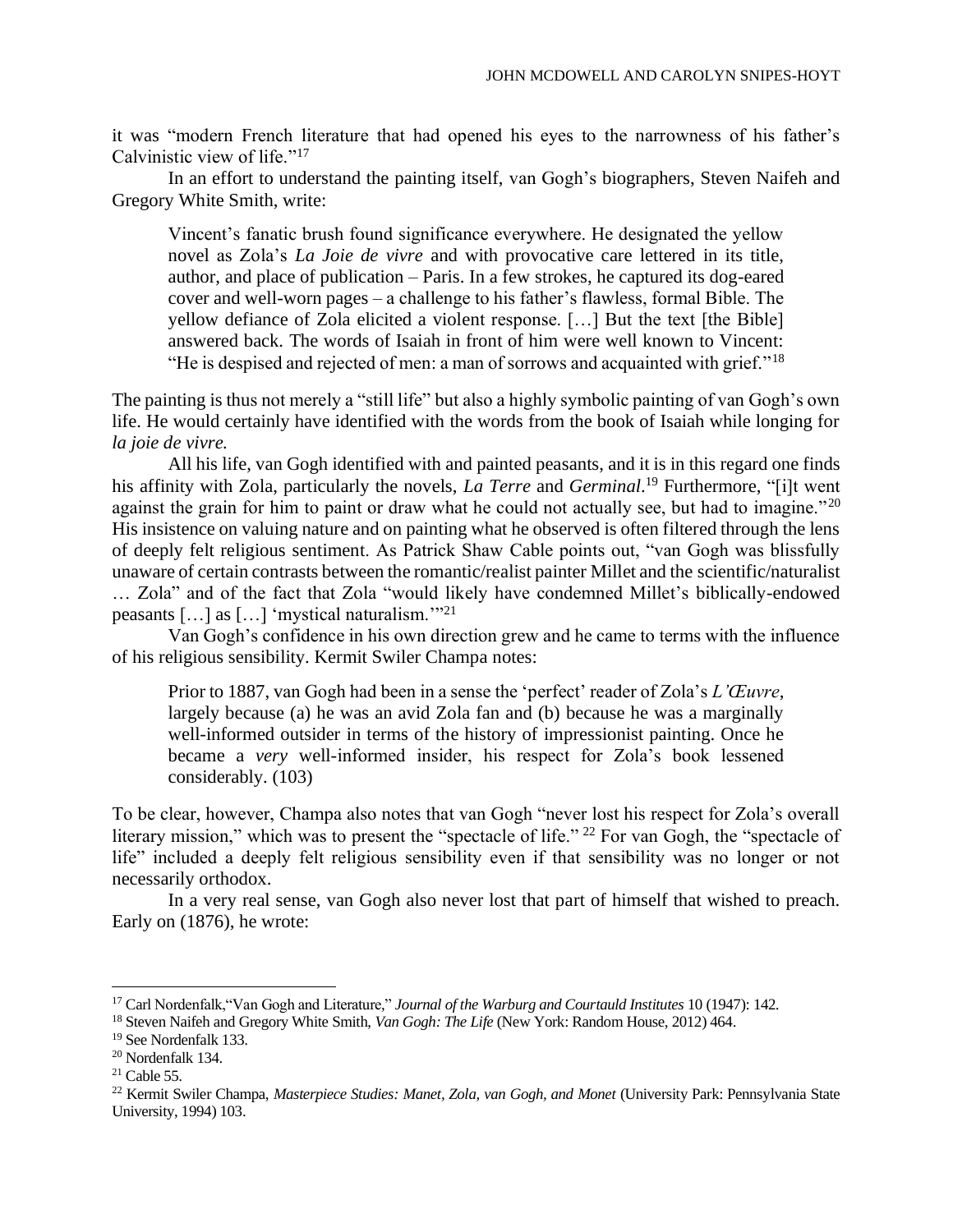And when each of us goes back to the daily things and daily duties let us not forget that things are not what they seem, that God by the things of daily life teacheth us higher things, that our life is a pilgrim's progress, and that we are strangers on the earth, but that we have a God and father who preserveth strangers, – and that we are all brethren.<sup>23</sup>

Things did change. His biographers note that, by 1881, Vincent had a rather acrimonious break with his father and denounced his stern religion and that "he repudiated the special authority of the Bible."<sup>24</sup> Gregory J. Walters remarks that "[w]hen Vincent left the ministry, he left the church of his father and uncle, but also 'revelational faith,' a faith tied to religious traditions based on authority […]."<sup>25</sup> It seems, however, that van Gogh's repudiation did not fully hold as evidenced by later letters and paintings, but that he shifted to using art to console, according to the psychiatrist and philosopher Karl Jaspers.<sup>26</sup>

There is consensus that van Gogh's first major painting is *Les Mangeurs de pommes de terre* (*The Potato Eaters, De Aardappeleters* 1885), a Zola**-**influenced work with its muted, almost monochrome palette and gritty rendition of peasant life. In a letter to Theo, he expresses his thoughts on the painting:

You see, I really have wanted to make it so that people get the idea that these folk, who are eating their potatoes by the light of their little lamp, have tilled the earth themselves with these hands they are putting in the dish, and so it speaks of manual labour and – that they have thus honestly *earned* their food."<sup>27</sup>

The painting can be seen as "sacramental in its effect," as Jody Sund has commented.<sup>28</sup> Earlier. in a letter to Theo from 1883, when speaking of Théodore Rousseau's *Lisière de forêt: Effet de matin* (*The Forest of Fontainebleau: Morning; Landscape, with Cattle Drinking)*, van Gogh quotes Zola's famous line: "The dramatic effect of these paintings is something that helps us to understand 'a corner of nature seen through a temperament'."<sup>29</sup> Van Gogh's temperament was undoubtably religious. In a letter to Theo he writes, "And it does me good to do what's *difficult*. That doesn't stop me having a tremendous need for, shall I say the word – for religion – so I go outside at night to paint the stars  $[\dots]$ ."30

*The Potato Eaters* was not the success that van Gogh hoped it would be. He was behind the times so that "[w]hen [he] set out to establish himself in Paris in 1886 he had to make up for lost ground. He succeeded in doing so, but the next step, which entailed a rejection of the old

<sup>23</sup> Vincent van Gogh, "Van Gogh's First Sunday Sermon: 29 October 1876, 'I Am a Stranger on the Earth…' *,*" accessed 4 Dec. 2021 <http://www.vggallery.com/misc/sermon.htm>.

<sup>24</sup> Naifeh and White Smith 247.

<sup>25</sup> Gregory J. Walters, "Jaspers' Pathographic Analysis of van Gogh," *Van Gogh Among the Philosophers: Painting, Thinking, Being,* David P. Nichols, ed. (Lanham MD: Lexington Books, 2018) 25.

<sup>26</sup> Cited in Gregory J. Walters 32; van der Veen 7. The cited work from Jaspers is *Strindberg and van Gogh: An Attempt at a Pathographic Analysis with Reference to Parallel Cases of Swedenborg and Hölderlin,* tr. Oskar Grunow and David Woloshin (Tucson: University of Arizona Press, 1977).

<sup>27</sup> Letter to Theo, 30 April 1885 no. 497.

<sup>28</sup> Judy Sund, *True to Temperament: Van Gogh and French Naturalist Literature* (Cambridge UK: Cambridge University Press, 1992) 665.

<sup>29</sup> Van Gogh quotes from Zola's *Mes Haines.* 11 July 1883, letter no. 361 and note 9. Zola's famous definition of a work of art, in the original: "Une œuvre d'art est un coin de la création vu à travers un tempérament."

<sup>30</sup> Van Gogh, end of September 1888, letter no. 691.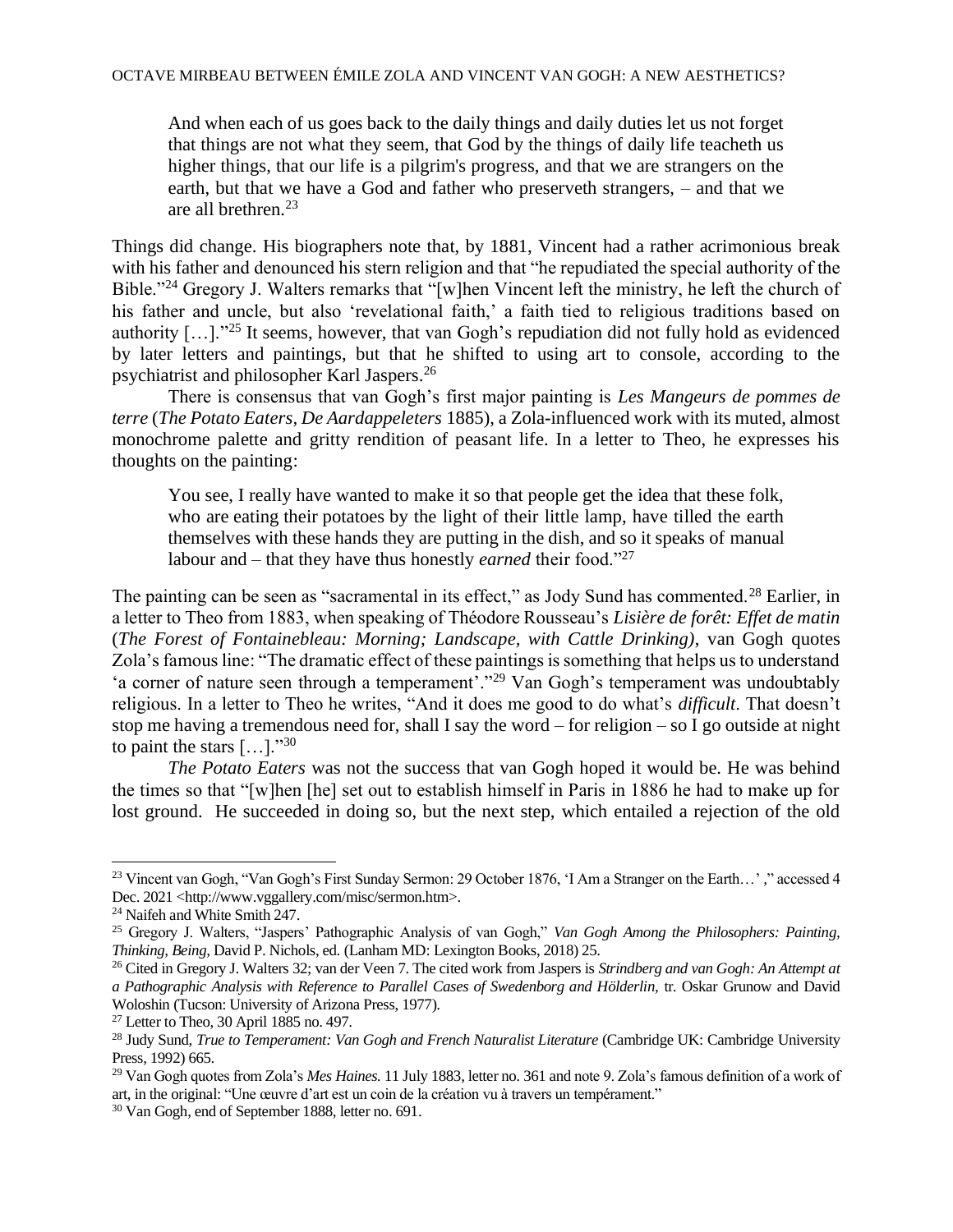principles of art, was one he found impossible to take. He clung to old, realist ideas […]."<sup>31</sup> Although schooled in and connected with the realist tradition, van Gogh's "realism," filtered by his religious sensitivities, may also be seen as idealist, even romantic, but this does "not alter the fact that he made revolutionary paintings."<sup>32</sup>

## *Le Semeur* **[***The Sower***]**

In fact, van Gogh was a great admirer of the realist artist, Jean-Francois Millet. He particularly held in high regard Millet's *Le Semeur* (*The Sower*, Figure 2), painted in 1850 and shown in Paris at the Salon of 1850-1851. The work "firmly established Millet's reputation for portrayals of agrarian life […]. *The Sower* quickly became an icon of revolutionary realism – one that was marked by 'biblical grandeur'."<sup>33</sup> The image of Millet that van Gogh formed and held to all his life was of "an almost saintly man and an unmistakably – if unconventionally – religious artist."<sup>34</sup> He made several sketches of Millet's painting.



Figure 2. Jean-François Millet, *Le Semeur*, 1850, Museum of Fine Arts, Boston <sup>35</sup>

<sup>34</sup> Sund 663.

<sup>31</sup> Evert van Uitert, "Van Gogh's Concept of His Œuvre," *Simiolus: Netherlands Quarterly for the History of Art*, 12.4 (1981): 74.

<sup>32</sup> Van Uitert 74.

<sup>33</sup> Sund 662

<sup>&</sup>lt;sup>35</sup> The Art Story, "Jean-François Millet Painter," accessed 4 December 2021.

<sup>&</sup>lt; https://www.theartstory.org/artist/millet-jean-francois/artworks/ >.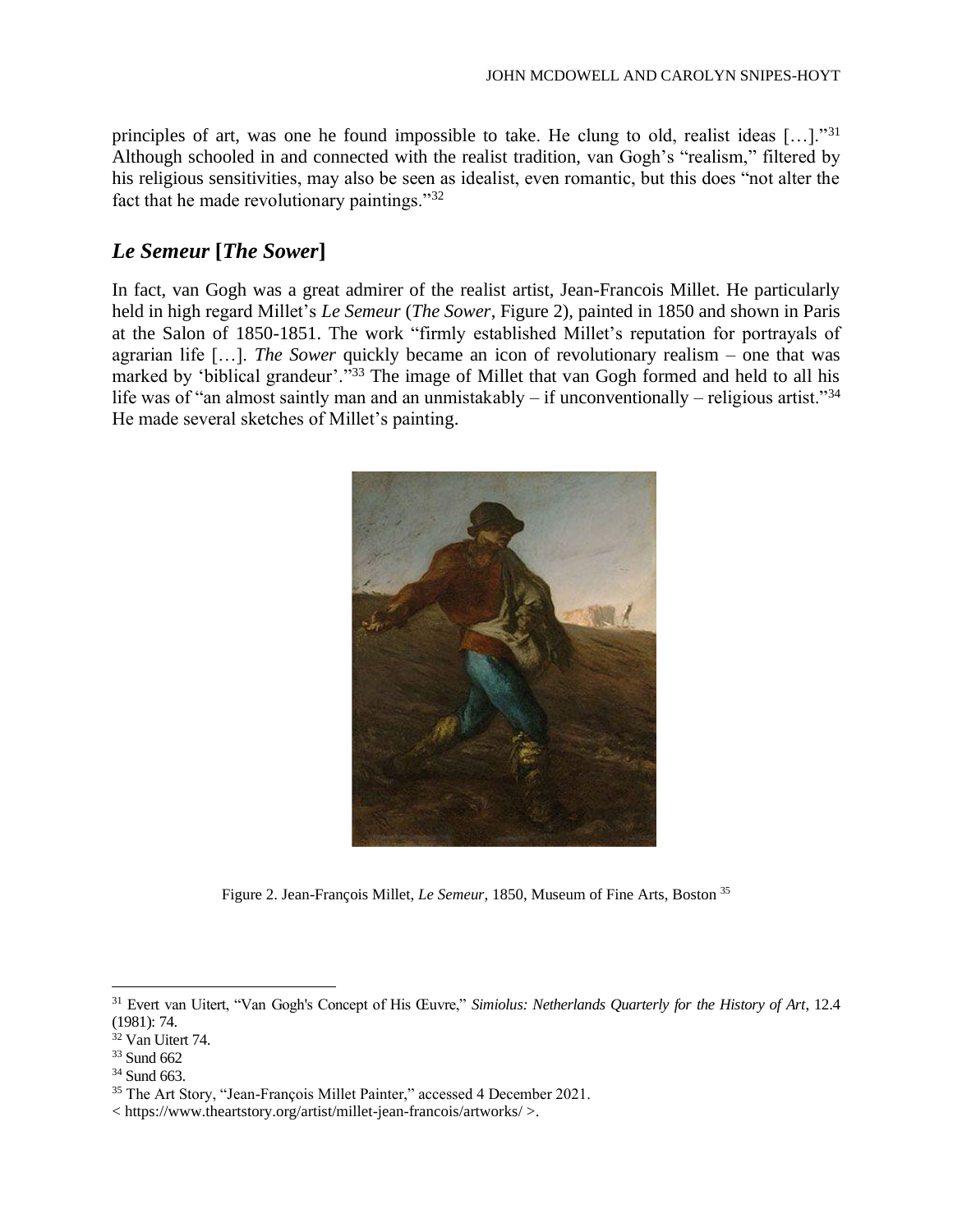### OCTAVE MIRBEAU BETWEEN ÉMILE ZOLA AND VINCENT VAN GOGH: A NEW AESTHETICS?

Van Gogh, in concert with a good deal of nineteenth-century theology, naturalized religion. While van Gogh had once especially devoted himself solely to painting, he had "little interest in dogmatic problems [of] theology" of his time.<sup>36</sup> He does, however, seem to have absorbed the widely held notion, that nature was "God's second book," that God, the Creator, is made manifest, or may be seen, in His creation. In the Netherlands, the Reverend Eliza Laurillard's popular books, *Geen Dag Zonder God* and *Met Jezus in de natuur* advocated the ways one can see the divine in nature through viewing many of the images van Gogh used: the plowman, the rain, the sky (stars of heaven), sun and rain, wheat, the sower, the reaper, darkness and light, for example.<sup>37</sup> In England, the famed preacher Charles Spurgeon also espoused similar views in his sermons.<sup>38</sup>

Van Gogh's *Le Semeur* (*The Sower*, Figure 3) does, on one level, show a peasant farmer sowing his field. While the scene is naturalistic and one the artist no doubt observed, it is also clearly impressionistic – especially in its use of colour. A few years earlier, late October 1885, van Gogh wrote to Theo: "If you think this a dangerous tendency towards romanticism, a betrayal of 'realism' – painting from the imagination – having a greater love for the colourist's palette than for nature, well then, so be it." He continues in the same letter:

Romance and romanticism are our era, and one must have imagination, sentiment in painting. HAPPILY, realism and naturalism are not free *of* them. Zola *creates*, but doesn't hold a *mirror* up to things, creates them *amazingly*, but *creates*, *poetizes*. That's why it's so good. So much for naturalism and realism, which are NONETHELESS related to romanticism." 39

The painting is also clearly full of religious references and symbolism, although not overtly. Sund comments that "[r]eligious themes had been more or less banished from French avant-garde painting in the 1870s and 1880s, and though the pictorial presentation of well-known Biblical episodes continued to engage numerous mainstream artists, many progressive critics had long since denounced their efforts."<sup>40</sup> Yet some "sought to broaden the definition of the inspirational to include art that addressed social issues and humanistic concerns."<sup>41</sup> Of note here, especially regarding *The Sower* paintings, is the opinion of art critic Théophile Thoré (better known as Théophile Thoré-Bürger) during the first half of the nineteenth century. He wrote: "Art ought to be as *human* as possible. The more an artist has transformed exterior reality, the more he has put himself into his work, the more he has elevated the image toward the ideal that every man hides in his heart, and the closer he has come to the poetic."<sup>42</sup> Van Gogh "esteemed" Thoré-Bürger's writing and it fitted in well with his own temperament and feelings.<sup>43</sup>

<sup>39</sup> Letter to Theo, on or about 28 October 1885 no. 537. Emphasis in the text.

<sup>42</sup> Qtd. in Sund 668.

<sup>36</sup> Tsukasa Kōdera, *Vincent van Gogh: Christianity Versus Nature* (Amsterdam: John Benjamins, 1990) 9.

<sup>37</sup> Kōdera 22.

<sup>38</sup> His posthumously published collection of sermons, for example, *Teachings of Nature in the Kingdom of Grace* is still in print and available on Amazon, (independently published, 2018). See also Kōdera 22.

<sup>40</sup> Sund 667.

<sup>41</sup> Sund 667.

<sup>43</sup> See Sund 668.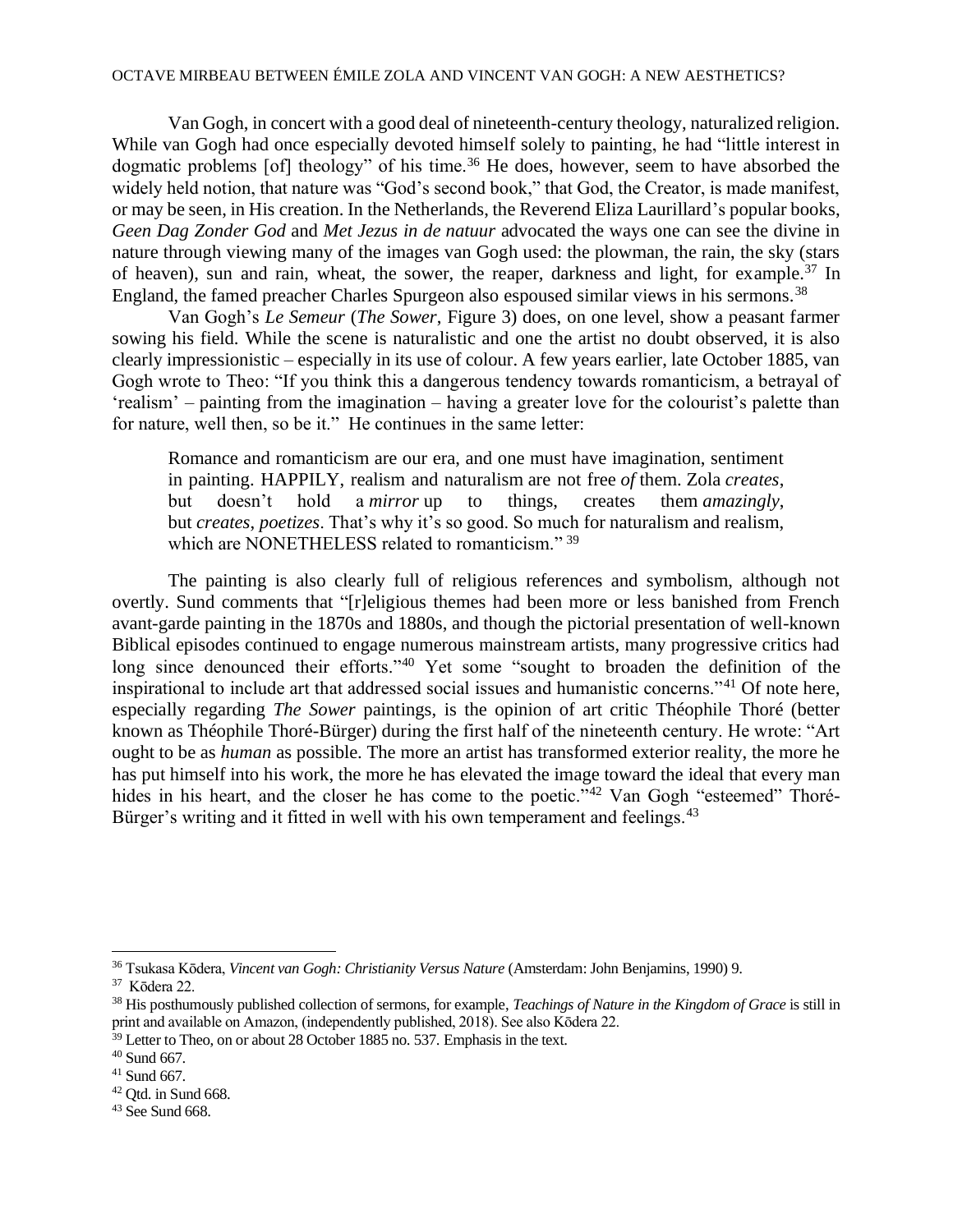

Figure 3. Vincent van Gogh, *Le Semeur,* 1888, Van Gogh Museum, Amsterdam (Vincent van Gogh Foundation ) 44

Thus we must take into consideration, as does Sund, not only van Gogh's religious background and sensibility, his depth of feeling, his reading and the internalization of the naturalist concern for the reality of peasant life, but also his encounter with the new techniques and colour of the impressionists and the influence of Millet and then Gauguin: "Van Gogh conceived his own *Sower* as a hybrid in which the 'symbolic language' of color heightened the impact of an alreadypregnant Realist motif."<sup>45</sup> Alina N. Feld comments that "[t]he materiality of the world represented in Van Gogh's art is illuminated from within and operates its own transfiguration in a paradoxical movement of immanence cum transcendence."<sup>46</sup> Feld argues using the philosophers Karl Jaspers, Heidegger, Derrida, and Thomas Altizer for Van Gogh's having "theological relevance […] in late modernity" – even when "traditional theodicy is radically inappropriate."<sup>47</sup>

In executing this version of *The Sower*, van Gogh subsumes the "Christian message in the portrayal of rural labour,"<sup>48</sup> remarks Sund. The "Christian message" – symbolically, the figure of the "sower" represents Christ – is rather easily decoded, but this easy association is complicated by the highly probable fact that van Gogh also saw himself as a sower of seed.<sup>49</sup> In *The Sower* (the second one, painted in November of 1888), the sun in position behind the figure may also serve visually as a halo (Figure 3). How intentional this was on van Gogh's part is difficult to prove.<sup>50</sup> Tsukasa Kōdera has observed that the "iconographical function of the church motif in [van Gogh's] Dutch periods was taken over by the sun after the Paris period."<sup>51</sup> In paintings like

<sup>&</sup>lt;sup>44</sup> In English, known as *The Sower*, 1889. <https://www.vincentvangogh.org/> accessed 4 Dec. 2021, in addition to the image: <https://www.vangoghmuseum.nl/en/collection/s0029V1962>

<sup>45</sup> Sund 668.

<sup>46</sup> Alina N. Feld, "Van Gogh's Dark Illuminations: *The End of Art or the Art of the End*," in *Van Gogh Among the Philosophers: Painting, Thinking, Being,* David P. Nichols, ed. (Lanham, MD: Lexington Books, 2018) 215.

<sup>47</sup> F.W. J. Shelling's theology of "God's dark nature" is evoked here. See Feld 215.

<sup>48</sup> Sund 667.

<sup>49</sup> Van Uitert 236.

<sup>50</sup> See Kōdera 31.

<sup>51</sup> Kōdera 30.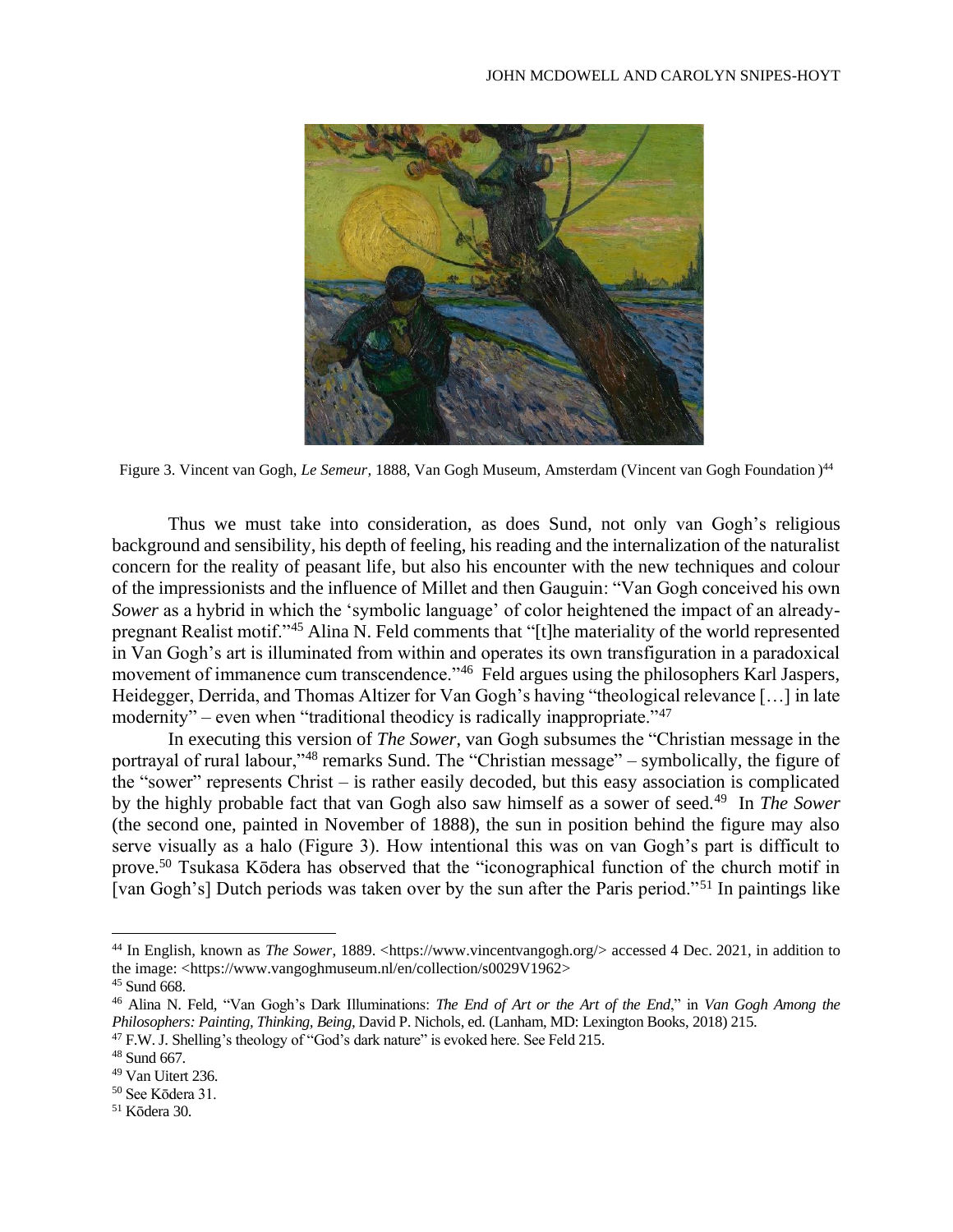*The Sower* and *Wheat Field with Reaper* (*Champ de blé avec faucheur,* 1889), "the sun occupies the place that had previously belonged to a church."<sup>52</sup> The evidence also shows that the tree in van Gogh's *The Sower* is related to Gauguin's *Vision après le sermon* (*Vision after the Sermon*).<sup>53</sup> Van Gogh's biographers note that "Vincent embraced Gauguin's Symbolist sympathies and promised to make his own image 'more subtle – more like music'."<sup>54</sup>

Tree images also have a long symbolic association with the Christian Cross, as Sund remarks:

Working outside the bounds of traditional religious narrative, van Gogh effectively evoked the holy, drawing inspiration not only from earlier art [Millet], but from the Bible itself – wherein Christ "works in the living spirit and the living flesh (making) men instead of statues." Guided by this example, van Gogh rendered the human quasi-divine. His letters to Bernard indicate that he considered *The Sower* an appropriate response to the metaphorical language of the Bible, and a satisfying expression of his own Christianity.<sup>55</sup>

What one then has in the painting *The Sower*, and in other of van Gogh's paintings, particularly *Faucheur* and *Champ de blé avec une faucheuse au soleil levant* (*The Reaper* and *The Reaper with Sickle*) – both completed in September of 1889 –, is a van Goghian synthesis of various yet specific, influences. Some see in van Gogh a kind of substitution, a form of transubstantiation – his life is art, and his art is life transcendent. Nichols recognizes the spiritual dimension in these works: "Although he abandons his original desire to paint Christ, saints, and angels, his religious impulse, forged long before in the crucible of the Calvinist parsonage of Zundert, surfaces with equal strength in the simplicity of objects and scenery."<sup>56</sup> Or, as Kōdera comments, van Gogh's "artistic identity" becomes "ambiguous," at least towards the latter part of his life, due to the fact that van Gogh, a "northern romantic," with a religiously infused romantic view of nature, also had "a French Post-Impressionist style."<sup>57</sup> This perspective on van Gogh is an appropriate way to sumup a complex yet compelling artist. Sund succinctly states the situation when she says: "Van Gogh painted reality in a way that affirmed the supernatural."<sup>58</sup>

## **Octave Mirbeau and Vincent van Gogh**

The occasion for the writing of Mirbeau's article in the *Écho de Paris* was, as mentioned, his having seen paintings by van Gogh at the Exposition des Indépendants (organized in 1891 especially for the impressionists and other artists who could not be considered "classical"), at the Pavillon de la Ville de Paris. Mirbeau was struck by van Gogh's work, as revealed by his exclamatory discursive mode: "une belle flamme de génie"; "ce peintre magnifiquement doué"; "les tableaux exposés en ce moment […] paraissent très supérieurs, en intensité de vision, en

<sup>52</sup> Kōdera 30.

<sup>53</sup> Kōdera 31.

<sup>54</sup> Naifeh and Smith 624-25.

<sup>55</sup> Sund 668.

<sup>56</sup> David P. Nichols, "Van Gogh in Tragic Portraiture: Jaspers, Bataille, Heidegger," in *Van Gogh Among the Philosophers: Painting, Thinking, Being,* David P. Nichols, ed. (Lanham MD: Lexington Books, 2018) 186.

<sup>57</sup> Kōdera 26.

<sup>58</sup> Sund 671.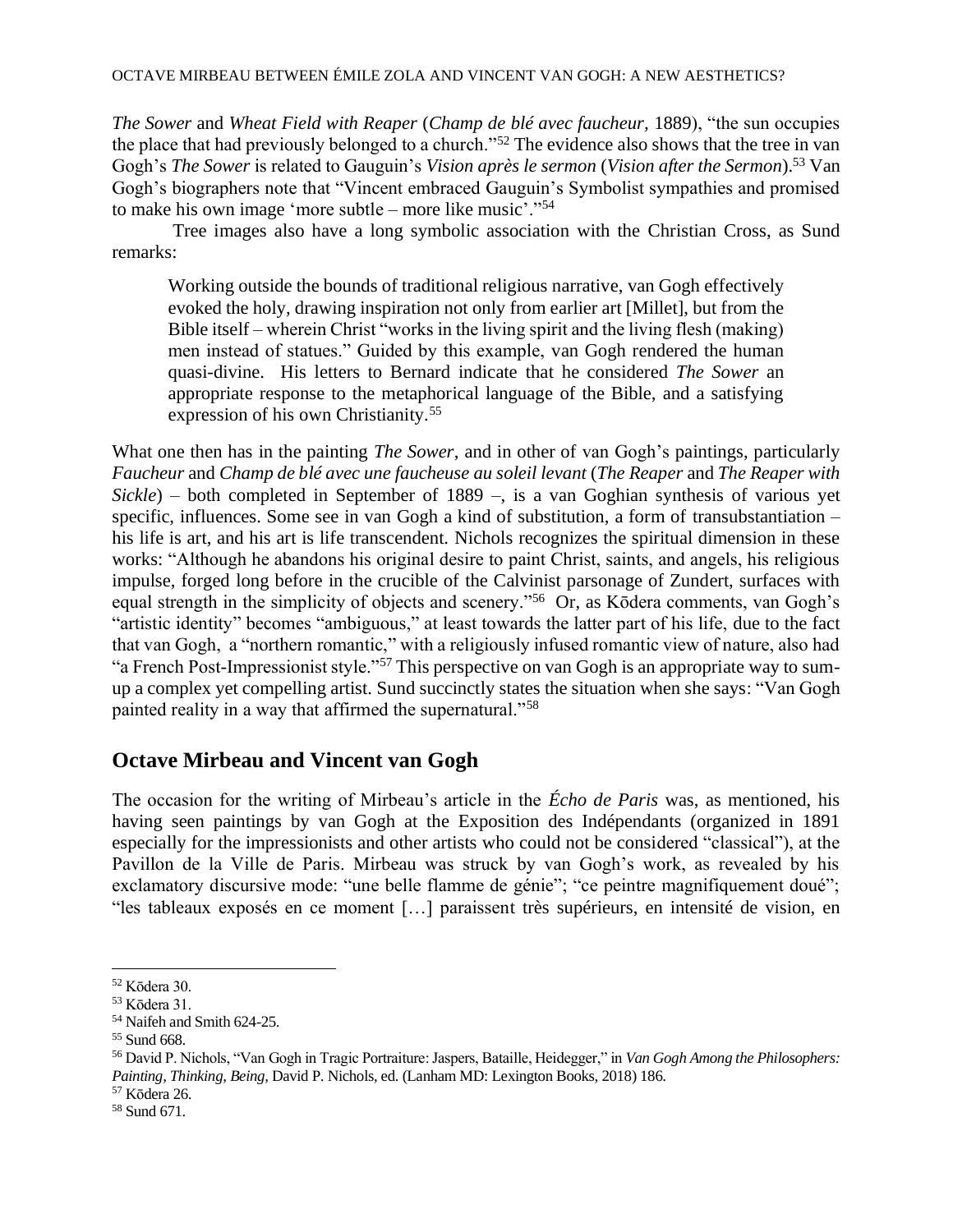richesse d'expression, en puissance de style, à tout ce qui les entoure."<sup>59</sup> Mirbeau comments also on van Gogh's *Le Semeur* (following Millet), but "rendu surhumainement beau" by the Dutch artist. Even though this is a copy, Mirbeau applauds van Gogh's rendering, in which "le mouvement s'accentue, la vision s'élargit, la ligne s'amplifie jusqu'à la signification du symbole."<sup>60</sup> Van Gogh introduces something personal, and the painting takes on a new grandeur. Mirbeau notes that the painter is not absorbed in nature, but rather he has absorbed nature into himself. He has forced nature to become supple, to mold itself into the forms of his own thought. Mirbeau calls this van Gogh's "style" and claims that it is an affirmation of the painter's personality. Everything under his paintbrush is given a strange life, independent of the actual subject he is painting  $-$  life that is in him and that he is.<sup>61</sup>

Van Gogh's artistic style and subject matter in fact feed into Mirbeau's ideas about literature and his view of artistic endeavour. We now propose to expand on and illustrate how many of the aesthetic considerations put forward in the article Mirbeau wrote for the *Écho de Paris* are evoked in *Dans le ciel*, which Pierre Michel referred to at one point as a "roman avorté"<sup>62</sup> and which was serialized in the same newspaper the year after the article: nature as subject matter; the genius of the artist; the strength of conception and style based on the personality of the artist; the "strange life" given to the subjects. In this examination, a focus is on the significance attributed to the representation of the sower, given the interest shown by both Mirbeau and van Gogh in this agrarian and Biblical figure.

In Mirbeau's text, *Dans le ciel*, several of van Gogh's paintings are described or alluded to, some as works by the character Lucien, who has much in common with the Dutch painter. The narrative situation is threefold: the initial anonymous narrator of the novel introduces another narrator, Georges, a potential writer and, to a large extent, Mirbeau's *porte-parole*, who expresses sustained concern for his artist friend Lucien's mental state, while he himself suffers from existential angst and self-doubts. At times, Georges (the second narrator) quotes the third narrator, Lucien, who rants and raves, in speech and letters. Perhaps dissatisfied with the pessimism of a work produced during a dark period in his life, Mirbeau never published this serialized narrative as a monograph.<sup>63</sup> Even the "échevelés et torturés" landscapes (n. 12, 1168) which appear in Georges's stream of consciousness descriptions remind the reader of van Gogh's paintings, as if his sensitivity and depression are anticipating the emotional impact of his contact with Lucien, the fictitious painter.<sup>64</sup>

< https://mirbeau.asso.fr/darticlesfrancais/Tartreau-Zeller-vangogh.pdf. >.

<sup>59</sup> Octave Mirbeau, "Vincent van Gogh," *Des artistes*, préface Hubert Juin (Paris: Union Générale d'Éditions, 1986) 130- 31.

<sup>60</sup> Mirbeau, "Vincent van Gogh" 135.

<sup>&</sup>lt;sup>61</sup> My paraphrasing in English, of Mirbeau, "Vincent van Gogh" 136. An earlier article on Vincent van Gogh appeared in January of 1890, titled "Les Isolés: Vincent van Gogh," by Émile Aurier, in *Le Mercure de France*. See Riout 259. However, Mirbeau's laudatory article was the first to appear on van Gogh in "la grande presse." See also Laurence Tartreau-Zeller, "Van Gogh, l'idéal de Mirbeau. Van Gogh face à la critique," accessed 4 Dec. 2021

<sup>62</sup>Pierre Michel, ed., Introduction, *Œuvres romanesques Octave Mirbeau*, vol. 2, *Dans le ciel* (Paris: Buchet/Chastel, 2001**)**  14. Further references to this edition of *Dans le ciel* (its introduction and notes by Pierre Michel included) will be given parenthetically in the text of the essay, with the designation *DLC* for Mirbeau's text.

 $<sup>63</sup>$  P. Michel suggests several reasons why Mirbeau did not publish this work as a monograph, noting especially the fact that</sup> he wrote it in one go, with no pre-established plan. Nevertheless, P. Michel praises it as "un texte fascinant" (16).

<sup>64</sup> P. Michel makes this comment about Georges's descriptions of landscapes (n. 12, 1168), even before the character meets up with his childhood acquaintance Lucien, now an adult and an artist.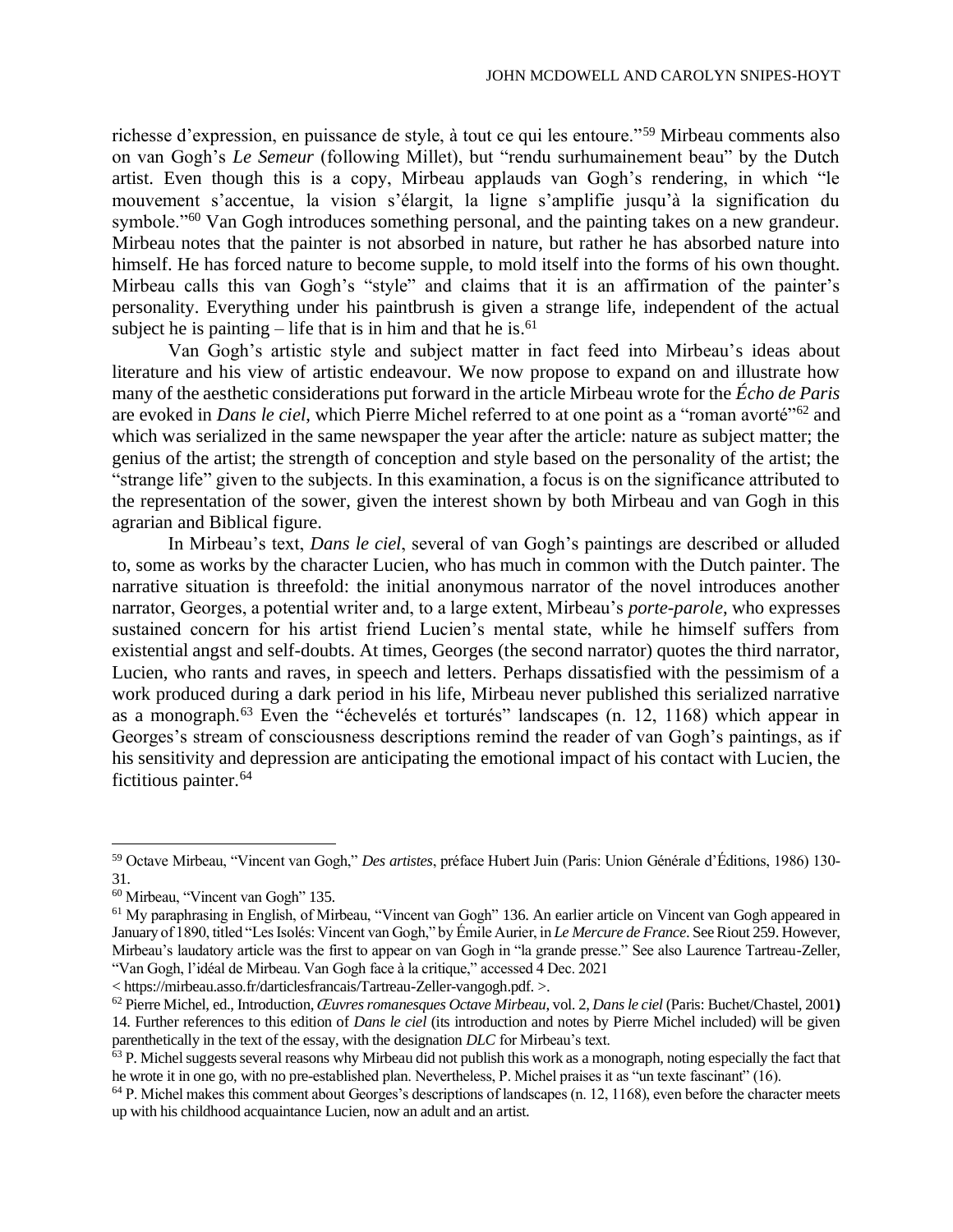A description from Chapter 1 not only reiterates the theme of the sky (which begins on the first page and echoes the title of the novel), but also connects clearly with the violent skies in van Gogh's paintings and more generally with the nightmarish quality of some of his landscapes:

Et l'on semble perdu dans ce ciel, emporté dans ce ciel, un ciel immense, houleux comme une mer, un ciel fantastique, où sans cesse de monstrueuses formes, d'affolants faunes, d'indescriptibles flores, des architectures de cauchemar, s'élaborent, vagabondent et disparaissent. (*DLC* 22-23)

In fact, *Dans le ciel* stands as a refutation on several levels of traditional and contemporary novelistic norms rejected by Mirbeau, because of their failure, in his estimation, to record "life" as it is. He makes it clear that he abhors various contemporary currents and gives reasons in his copious journalistic writing. He has issues with bourgeois society, to begin with, and its efforts to uniformize, to force people into a mold by means of its institutions, such as the family, formal education and the media, where brainwashing takes place.<sup>65</sup>

Some of the "painterly" references to the sky are clearly connected to Blaise Pascal's conception of the insignificance of the human being in face of the vastness of the universe, although they do not serve here as proof for the existence of God. They heighten the existential angst Georges is experiencing, for the sky is empty, as critics have noted. After the death of his parents, he directs his sight "vers ce ciel, vers ce gouffre épouvantant de l'infini" (51).<sup>66</sup> The references to skies are reminiscent of those in specific paintings by van Gogh, such as *Les Oliviers*, *La Nuit étoilée* or *Le Semeur* (See Figure 3):

Et je crois bien qu'il y avait de la folie éparse en ses toiles. C'étaient des arbres, dans le soleil couchant, avec des branches tordues et rouges comme des flammes; ou bien d'étranges nuits, des plaines invisibles, des silhouettes échevelées et vagabondes, sous des tournoiements d'étoiles, les danses de lune ivre et blafarde qui faisaient ressembler le ciel aux salles en clameurs d'un bastringue. (*DLC* 79)

The references to and obsession with the sky, the point of departure in this work, are related not only to the narrator's existential angst, but also to his artist-friend's unstable mental condition.

The narrator grapples with a sense of uselessness and indirection and finds himself in a depressive frame of mind after his parents' death. This situation gives rise to verbal incontinence, in which he tells his life story, emoting at every phase. Yet, he listens intently to the moods of his artist friend Lucien and hangs on his every word when he talks about art, equating all types of artists – those who paint, sculpt, write, compose music: "Pourtant, je crois bien que tous les arts se ressemblent… Écrire, ou peindre, ou mouler, ou combiner les sons…" (*DLC* 78) He insists that Georges, who has a desire to write, is also an artist.

This discussion leads to Lucien's consideration of what it is to make art. All art is "la même douleur" (*DLC* 78). Making art is not to start over doing what others have already done; it is to make what the artist sees with his/her eyes, senses emotionally, understands intellectually. He repeats: "Voir, sentir, comprendre." Of course, one must express, as well. Taking a cue from Lucien's speaking out for the arts, Georges feels a fear growing in him: "Est-ce que l'art, c'était

<sup>&</sup>lt;sup>65</sup> Contemporary media at the time would have included the press, the theatre, café-concerts, popular novels, and advertising. See Pierre Michel, ed. and introduction with the title "L'esthétique de Mirbeau critique littéraire," in *Octave Mirbeau Combats littéraires* (Lausanne, Suisse: L'Âge d'Homme, 2006) 7-21, 8.

<sup>66</sup> Edvard Munch's famous painting illustrating this anxious state of mind, *The Scream*, was created in 1893. This frame of mind could also be detected in Lucien's obsession with painting "l'aboi d'un chien" (*DLC* 90)!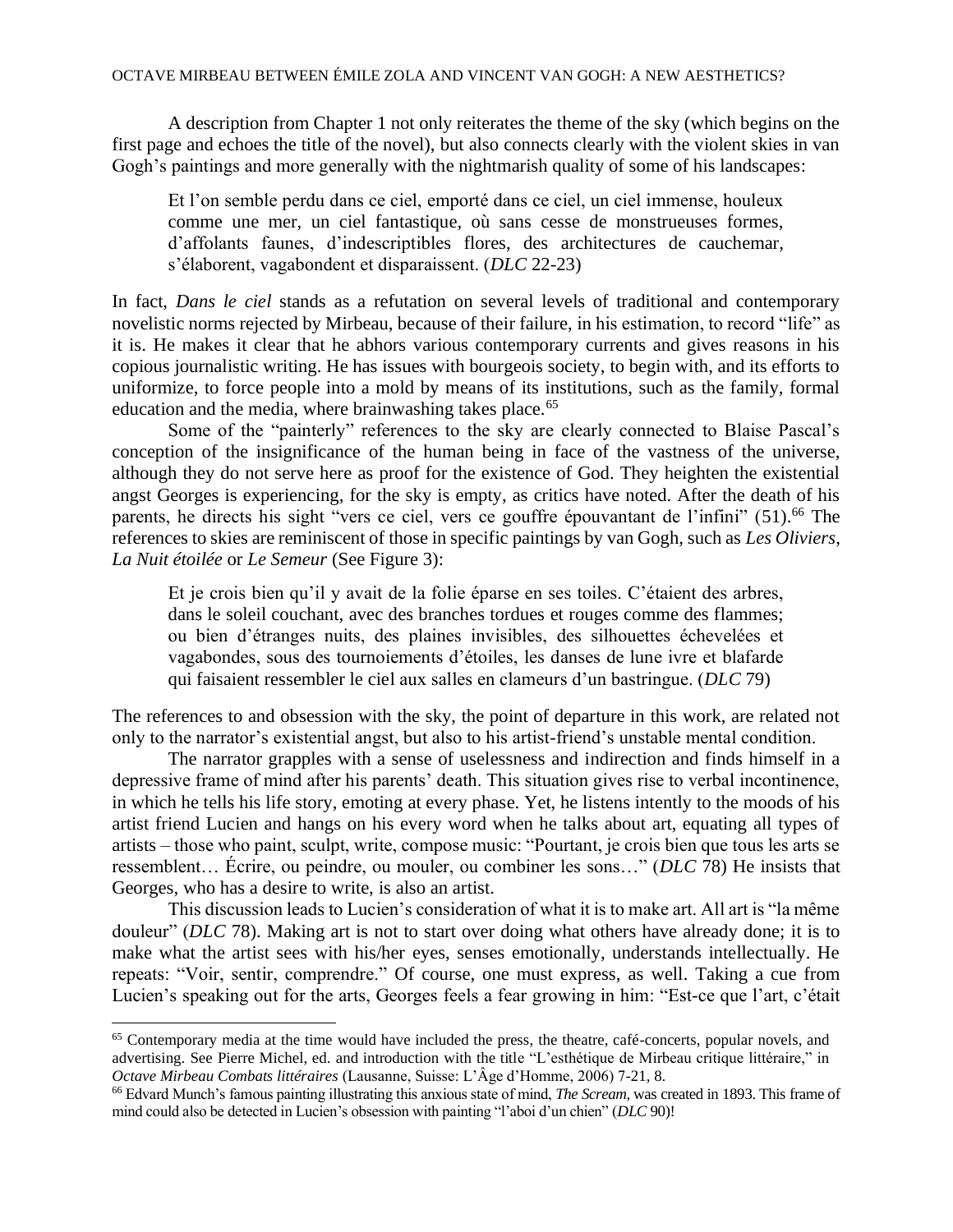vraiment cette torture, cet enfer?" (*DLC* 81-82). He had decided that creativity would be for him a pacifying occupation, a relief for his pain ("un grand apaisement"). But he is fascinated, too, by all he experiences in Lucien's studio, and fails to understand why "[il] n'osai[t] pas fuir non plus, retenu malgré [lui], par [il] ne sai[t] quel mystérieux et horrible plaisir, au supplice d'être là" (*DLC* 82) – a kind of pre-Freudian pain/pleasure experience. This attitude gives rise to the expression of feelings and fantasies, such as disgust and visions of horror. Lucien then begins his tirade on the creation of an artistic production, its process. To the more naïve Georges, he emphasizes two things: (1) "le caractère de ce qu'on peint" and (2) "le métier" (*DLC* 82). It will be useful to explore what is meant by these two terms, in that order, especially with relationship to Mirbeau's views on contemporary trends and the role of the arts.

By "caractère," Lucien means the drawing, or original conception. He makes it clear that an artist cannot replicate nature exactly; the artist needs to decide for him/herself what the subject looks like – that is, via metaphor or simile. Yet, Mirbeau, like van Gogh, distances himself from the credo of the contemporary symbolists and pre-Raphaelites in France and England. Speaking of these artists, Lucien exclaims: "Ah! qu'ils m'ont fait du mal ces esthètes de malheur, quand ils prêchaient, de leur voix fleurie, l'horreur de la nature, […]. Car ça n'est pas autre chose que leur idéal dont ils ont empoisonné toute une génération?" (*DLC* 117).<sup>67</sup> Rather than embracing the vibrancy of nature, they distance themselves from life itself through an arcane symbolic language and stilted representation. Lucien exclaims, for example, about paintings like *La Princesse Sabra*, by Edward Burne-Jones: "Ah! Leurs saintes émaciées et longues comme des gaules à pêche, leurs galantes qui marchent sans jambes, qui regardent sans yeux, qui parlent sans bouche, qui aiment sans sexe […]" (*DLC* 117).

Indeed, what Lucien means by "caractère" is that artists make the representation their own, they personalize it. The actual object has no meaning by itself and what is personal for the artist, as it turns out, will resonate with the viewer. Like van Gogh, Mirbeau leans at times towards Biblical references and symbols that have a personal significance: both cite the New Testament Parable of the Sower (*DLC* 109-10) and Mirbeau refers to Onan of the Old Testament (*DLC* 34). Furthermore, Mirbeau's character Georges fantasizes about the way an object like the easel in Lucien's studio evokes "d'atroces crucifiés" (*DLC* 82), an image Lucien endorses as a representation of the artist's hallucinatory suffering: "Un chevalet comme une croix, comme un gibet! …. Bravo! c'est ça, c'est le caractère!... Tu as donné à cet objet, qui n'est rien, qui n'a pas une existence réelle, la forme des terreurs de ton esprit! …. " (*DLC* 83).

As mentioned earlier, critics have noticed the way van Gogh uses the sun, in *The Sower*, as a sort of halo for the rural figure, making him saintly, thus elevating the humble figure and heightening the impact – or making a comment about himself. Cable notes that van Gogh's admiration of Millet and his representation of rural figures is illustrative of the younger artist's "conflation of art and religion," as a way of combatting his biological father's "hypocritical religiosity."<sup>68</sup> Although considered a symbolist, as noted, Gauguin played a role in van Gogh's choice of religious subjects.<sup>69</sup> And what aligns both van Gogh and Gauguin to Zolian naturalism

<sup>67</sup> See also P. Michel, n. 6, 1182: "Il s'agit des symbolistes et des pré-raphaélites."

<sup>68</sup> Cable 50.

 $69$  Cable notes: "[...] the visual artist he most frequently discussed – after Paul Gauguin, [van Gogh's] close friend and colleague – was realist painter Jean-François Millet" (49). Gauguin joined van Gogh in Arles, in October of 1888, and van Gogh was familiar with *Vision après le sermon* (*Vision after the Sermon*, with pious Breton women imagining Jacob wrestling with the angel as they bow their heads in prayer). When he returned to Pont-Aven, in Brittany, Gauguin painted *Le Christ jaune* (*The Yellow Christ*, end of 1889). Articles accessed 3 Dec. 2021: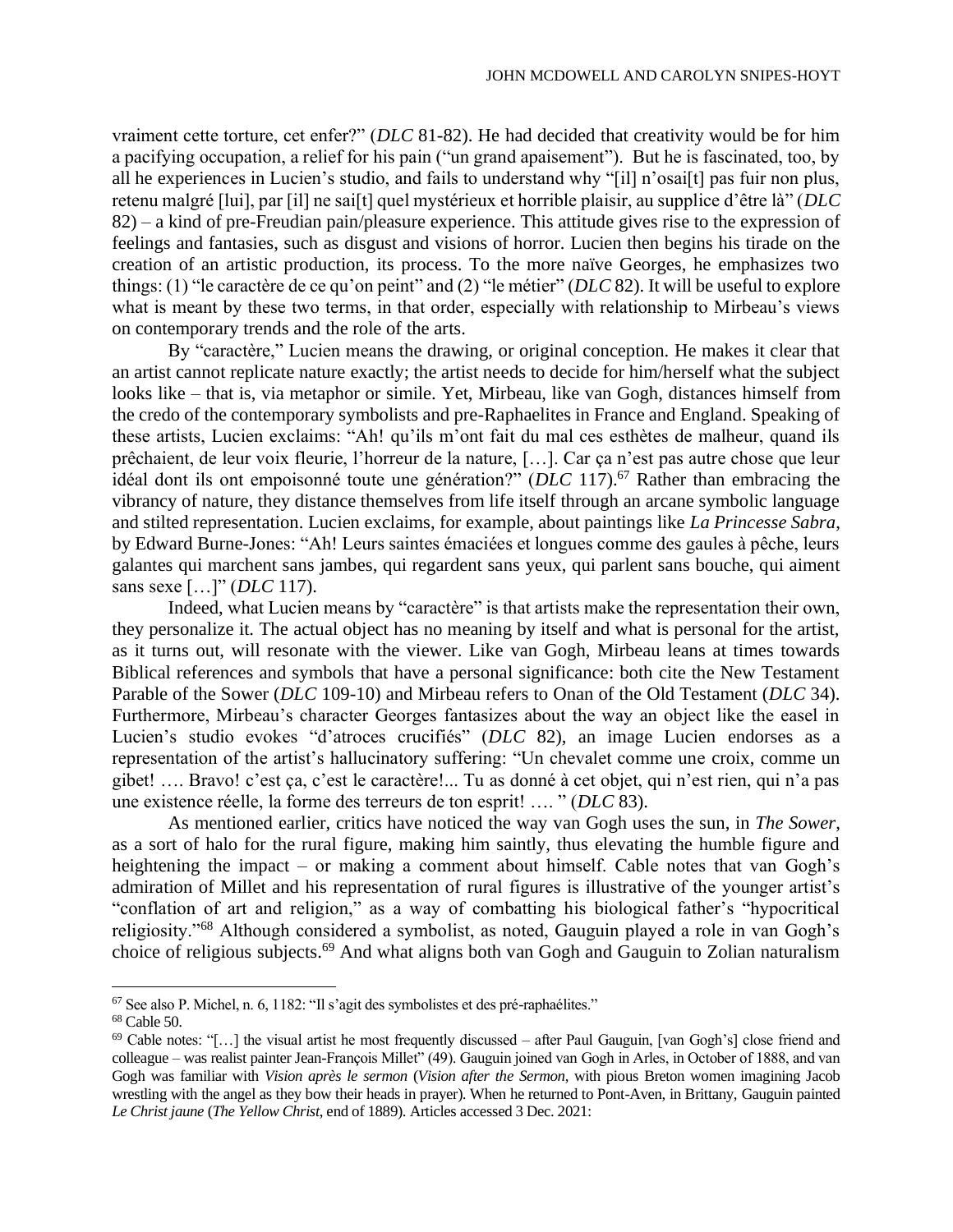is their choice to depict simple, ordinary people – an agricultural figure like the sower of seeds falls into this category, whether or not the religious aspect is highlighted. The fictitious artist Lucien insists acutely on depicting nature and this includes those who live closer to the natural world. Lucien's Zolian focus on ordinary people is the same as van Gogh's, in Mirbeau's analysis, and this preference is in line with the author's avowed aesthetic approach as well (*DLC* 99-100; n. 5 and12, 1179).

As for the "métier," this term would refer to the artist's skill and technique – or style. This aspect of artistic creation is perhaps what distinguishes van Gogh and Mirbeau most starkly from current trends, such as naturalism, impressionism, and symbolism, yet does not entirely exclude their techniques. Van Gogh's "risk" in ignoring traditional artistic practices, would be going beyond the impressionists in his focus on the material aspects of painting – the paint itself, colour, and brushstrokes –, in addition to the distortion of forms. Lucien exhorts Georges: "Exagéré! … mais l'art, imbécile, c'est une exagération… L'exagération c'est une façon de sentir, de comprendre…" (80). These elements enable the artist to bring emotion and personal viewpoint into the work in a new way.

Mirbeau regrets the lack of concrete materials used in the plastic arts and the physical connections artists have with their work. He deplores the fact that the writer's medium of "words" may serve to create distance, since it carries preconceived notions of rhetorical norms and other conventions. Pierre Michel explains Mirbeau's point of view: "[S]i le travail du peintre et du sculpteur est 'ennobli' par 'le côté ouvrier', rien de tel 'avec la littérature', qui ne mouline que des phrases: 'Il n'y a pas de belle matière à manier, pas de main d'œuvre', écrit-il à Jules Huret."<sup>70</sup> Lucien calls his work "la pioche," using an expression that points to the very concrete tool used for physical slogging away (*DLC* 79). Yet Mirbeau respects the conventions of respectable language, interspersed with expressions used in conversation, it must be noted, disdaining both the most elegant registers and popular jargon.

Mirbeau does bring a major technique to French novelistic prose through his use of the "intra-hétéro-diegetic" narrator or narrators, as Franceso Fiorentino has noted.<sup>71</sup> Along with their role in dialogue, the narrators experience the series of events firsthand, exposing in their discourse emotional reactions, inner ponderings, and obsessions, which most often replicate and develop the author's own attitudes. In this way, the author Mirbeau goes "deep into nature," as Lucien suggests, rather than give merely an exhaustive account of external observations:

À mesure que je pénètre plus profond dans la nature, dans l'inexprimable et surnaturel mystère qu'est la nature, j'éprouve combien je suis faible et impuissant devant de telles beautés. La nature, on peut encore la concevoir vaguement, avec son cerveau, peut-être, mais l'exprimer avec cet outil gauche, lourde et infidèle qu'est la main, voilà ce qui est, je crois, au-dessus des forces humaines. (99)

<sup>&</sup>lt; https://en.wikipedia.org/wiki/Vision\_After\_the\_Sermon> and <https://en.wikipedia.org/wiki/The\_Yellow\_Christ>.

<sup>70</sup> Octave Mirbeau, qtd. in P. Michel, "L'esthétique de Mirbeau critique littéraire," 18. Mirbeau is quoted here in a letter to Jules Huret, 23 October 1891 (collected in vol. 2, *Correspondance générale*).

<sup>71</sup> See article by Francesco Fiorentino, "Les figures de l'énonciation ou comment peut-on échapper au naturalisme?", *Les Paradoxes d'Octave Mirbeau*, Marie-Bernard Bat, Pierre Glaudes and Émilie Sermadiras, éds. (Paris: Classiques Garnier, 2019) 15-27, especially 20 and 22.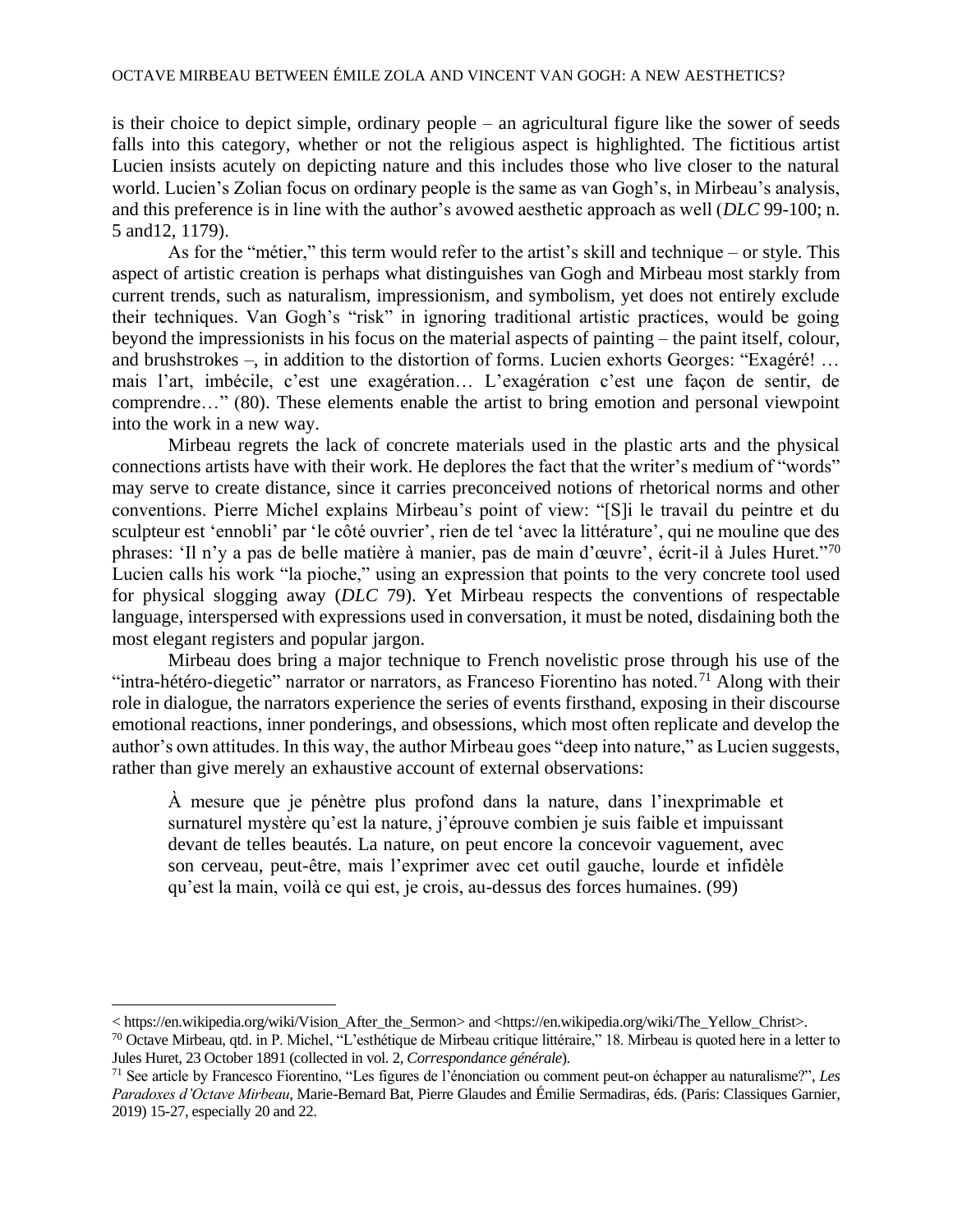In fact, Lucien will cut off his hand, rather than an ear like van Gogh, and he will bleed to death from the act of desperation.<sup>72</sup>

As for Lucien's use of the term "métier," it refers to the skill, or the demands of the profession. Immediately, the character moves in his discussion of "métier" to theory, colour theory. He says you may look at a garden full of flowers of all colours and notice the lack of harmony, which a traditional artist may want to correct. Here, Lucien's insistence on colour theory does resemble that of the impressionists. He argues: "Dans la nature, c'est toujours beau" (*DLC* 82-83). Nature lacks theories, he claims, but he goes on to equate "la nature" with "lumière" (in connection with colour). Tentatively, he calls it an "operation [...] chimique" (83), but then backs up and explains. Nature displays invisible juxtapositions of slight changes from one tone to another. To achieve an approximate, but necessary, harmony, the painter must see and reconstitute this invisible passage on his canvas. Lucien asserts that this can only be done by dividing the tone, a major insight of impressionist artists, which van Gogh also puts into practice.

Via Lucien, Mirbeau criticizes naturalism – "Les naturalistes font rire" (83) –, since this aesthetic approach purports to represent only what is observable to the disinterested eye. Art, according to Lucien, is not to establish that two plus two equals four. Art should seek out the hidden beauty in things. Be mysterious/opaque, he advises Georges: "L'obscurité est la parure suprême de l'art…" It is only professors who write clearly; they fail to understand that all is mystery and that mystery is not expressed as a clever use of words ("un calembour") or a marriage contract (*DLC* 114).

Returning to the discussion of "caractère" in order to touch on other important aesthetic considerations, we would like to notice how Mirbeau's Biblical imagery overlaps with van Gogh's and how they differ. The references to the figure of the New Testament Sower and Onan lead to further insights into Mirbeau's ideas about the role of the arts. Both van Gogh's and Mirbeau's recourse to Biblical imagery is distinct from that of symbolist artist Gustave Moreau, for example, who illustrates the stories of Salomé (*L'Apparition*, 1874-1876) or Samson and Delilah (*Samson et Dalila*,1882), works featuring the unique and the elegant, for an elitist viewership, rather than the everyday for a wider public.<sup>73</sup>

Specifically, van Gogh's sower, as described in *Dans le ciel* and in Mirbeau's other writing, evokes a network of associations, as he is not only a member of the rural working class who conjures up Biblical imagery, but can also be viewed as an allegory for the artistic endeavour. This figure forces an association with the Biblical Onan whose "seed" falls to the ground and produces nothing.<sup>74</sup> Mirbeau's narrator George bemoans his failure to find love and fulfillment, and the fact that his impulse to procreate (also code, as it turns out, for "create art") has come to nothing:

<sup>72</sup> Zola's artist, Claude Lantier in *L'Œuvre* (1886) also accuses his "guilty" hand. Samuel Lair insists on the probability that Mirbeau has in mind, to some extent, Zola's artist figure in his novel *L'Œuvre* (1886), in the writing of *Dans le ciel*, in addition to van Gogh (and possibly Monet or Rops). Another important influence would be the exuberance and disjointed style in the first works of Paul Claudel, *Tête d'Or* and *La Ville*, which Mirbeau had become familiar with by the beginning of 1892. See Samuel Lair, *Mirbeau et le mythe de la nature* (Rennes: Presses Universitaires de Rennes, 2003) 148-49.

<sup>73</sup> In an article titled "Une heure chez Rodin" (*Le Journal*, 8 juillet 1900), Mirbeau states: "Chez Moreau, tout est mort, parce que tout y est factice. […] Car la puissance et la beauté, ce n'est pas les avalanches de gemmes, et les étoffes de pourpre, et les flaques de sang […]." Qtd. in *Octave Mirbeau*. *Combats esthétiques*, vol. 2, eds. Pierre Michel and Jean-François Nivet (Paris: Séguier, 1993) 268-72, 270.

<sup>74</sup> For Mirbeau, Christ's Parable of the Sower (Matthew 13:3-7) relates to the Old Testament story of Onan (Genesis 38: 9), who practiced *coitus interruptus*, although the term "onanism" commonly refers to masturbation. Here is the parable, from Matthew, in the New International Version: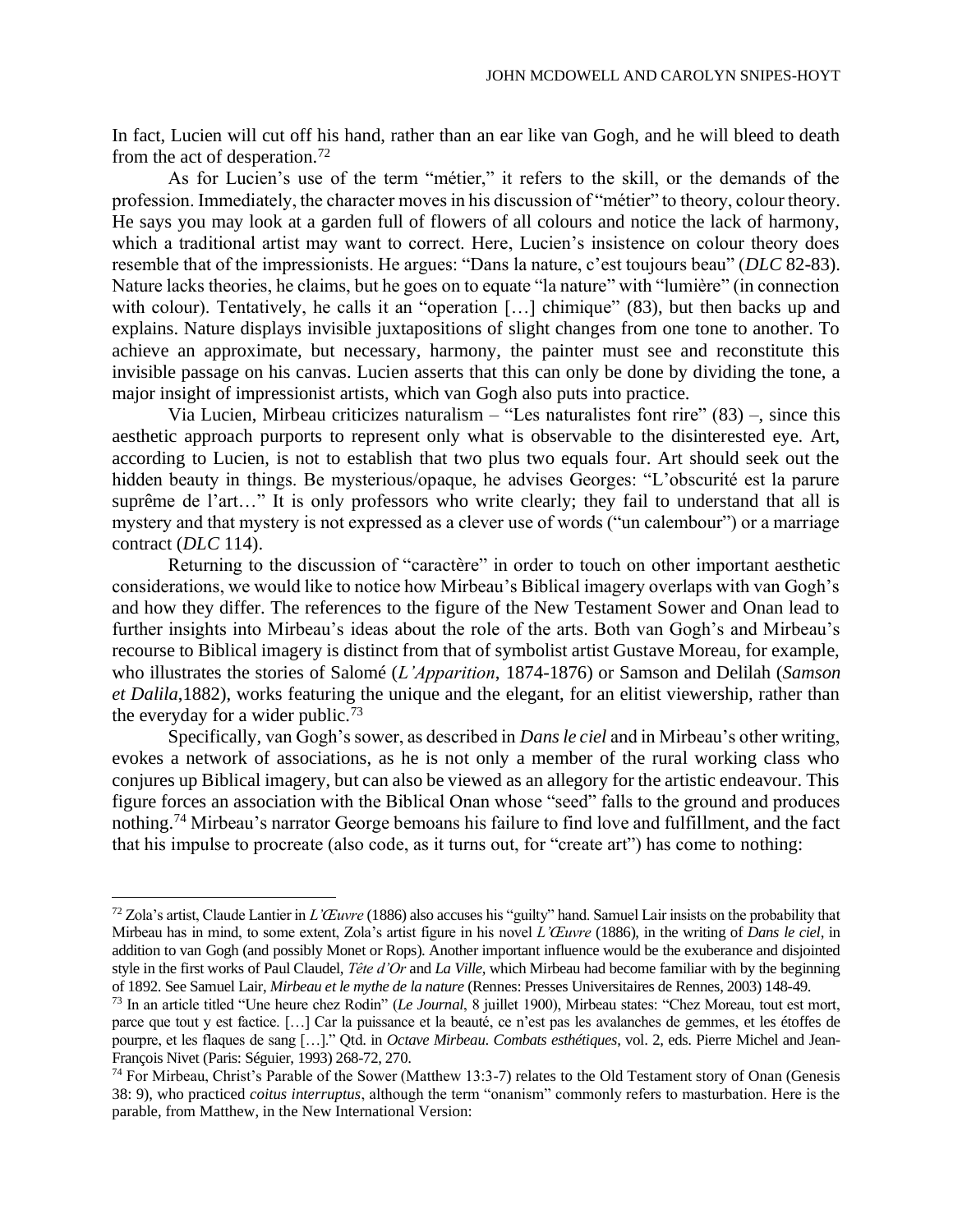Malgré ma timidité, je jouai la comédie des effusions, des enthousiasmes, j'eus des folies d'embrassements, qui me divertirent et me soulagèrent un moment. Mais l'onanisme n'éteint pas les ardeurs génésiques, il les surexcite, et les fait dévier vers l'inassouvi. (*DLC* 34)

And Lucien, "qui ne couche qu'avec [s]a peinture" (*DLC* 85),<sup>75</sup> alternates between moments of ecstasy about the night, for example, and periods of deep depression, revealing his self-doubt. Thus, he writes to Georges expressing his desire for artistic fulfillment in terms of sex and progeniture, with in mind the Biblical figures of the sower and Onan:

Décidément, je me suis trompé. J'ai eu souvent l'orgueil de croire que j'étais, que je pouvais devenir un artiste. J'étais fou. Je ne suis rien, rien *qu'un inutile semeur de graines mortes*. Rien ne germe, rien jamais ne germera des semences que je suis las, las et dégoûté d'avoir jetées dans le vent, comme le triste et infécond Onan. On dirait qu'il suffise que ma main les touche, ces semences d'art et de vie, pour en pourrir le germe! (*DLC* 109-10) (emphasis mine)

The relationship between Lucien and Georges seems at times to portray Mirbeau carrying on a conversation with himself. Georges admits that he is infused with Lucien's ideas when he tries to write: "[C]'est Lucien que je retrouvais au fond des choses que je tentais de décrire, des idées que j'essayais d'exprimer […]" (89).

The references to the sower, the labour of the gardener, and the planting of seeds in *Dans le ciel* figure the obsession of both narrators with the creative impulse and its results, as illustrated in the reference to Lucien's description of a fictitious work of art titled *Le Fumier* (*Fertilizer/Manure*):

C'est tout simplement un champ, à l'automne, au moment des labours, et au milieu, un gros tas de fumier… […] C'est d'un mystère! Figure-toi … un tas d'ordures, d'abord […], et puis, quand on cligne de l'œil, voilà que le tas s'anime, grandit, se soulève, grouille, devient vivant… […] C'est une folie de germination merveilleuse, une féerie de flores, de faunes, de chevelures, un éclatement de vie splendide! (*DLC* 88)

Éléonore Reverzy calls this a "[p]roclamation d'une esthétique" on the part of Mirbeau, who illustrates in this work how poetry and literature can be created even from the grotesque and rottenness, with the account of Georges's brief affair with the unwashed and sickly daughter of the concierges in his Parisian apartment building.<sup>76</sup> It should be noted that the obsession with "fumier" that Reverzy traces in the novels that follow *Dans le ciel* and that begins with Mirbeau's staggering

<sup>&</sup>quot;[...] a farmer went out to sow his seed.<sup>4</sup> As he was scattering the seed, some fell along the path, and the birds came and ate it up.<sup>5</sup> Some fell on rocky places, where it did not have much soil. It sprang up quickly, because the soil was shallow.<sup>6</sup> But when the sun came up, the plants were scorched, and they withered because they had no root.<sup>7</sup> Other seed fell among thorns, which grew up and choked the plants." (NIV)

<sup>75</sup> When he wants to work alone, Lucien exclaims: "Je n'aime point qu'on me voie forniquer avec l'art!.." (*DLC* 110).

<sup>76</sup> Éléonore Reverzy, "Mirbeau et le roman: de l'importance du fumier. De *Dans le ciel* (1891) aux *21 Jours d'un neurasthénique* (1901)," in *Octave Mirbeau: Un Moderne*, Pierre Michel, éd. (Paris: Eurédit, 2004) 97-106, 99.

Reverzy traces this obsession with "fumier" at least as far back at Gustave Flaubert, who defined the artist, in a letter to Louise Colet, "comme une pompe, [avec] en lui un grand tuyau qui descend aux entrailles des choses […] aspire et fait jaillir au soleil en gerbes géantes ce qui était plat sous terre et qu'on ne voyait pas." Letter from 25 June 1853, qtd. in Reverzy 97.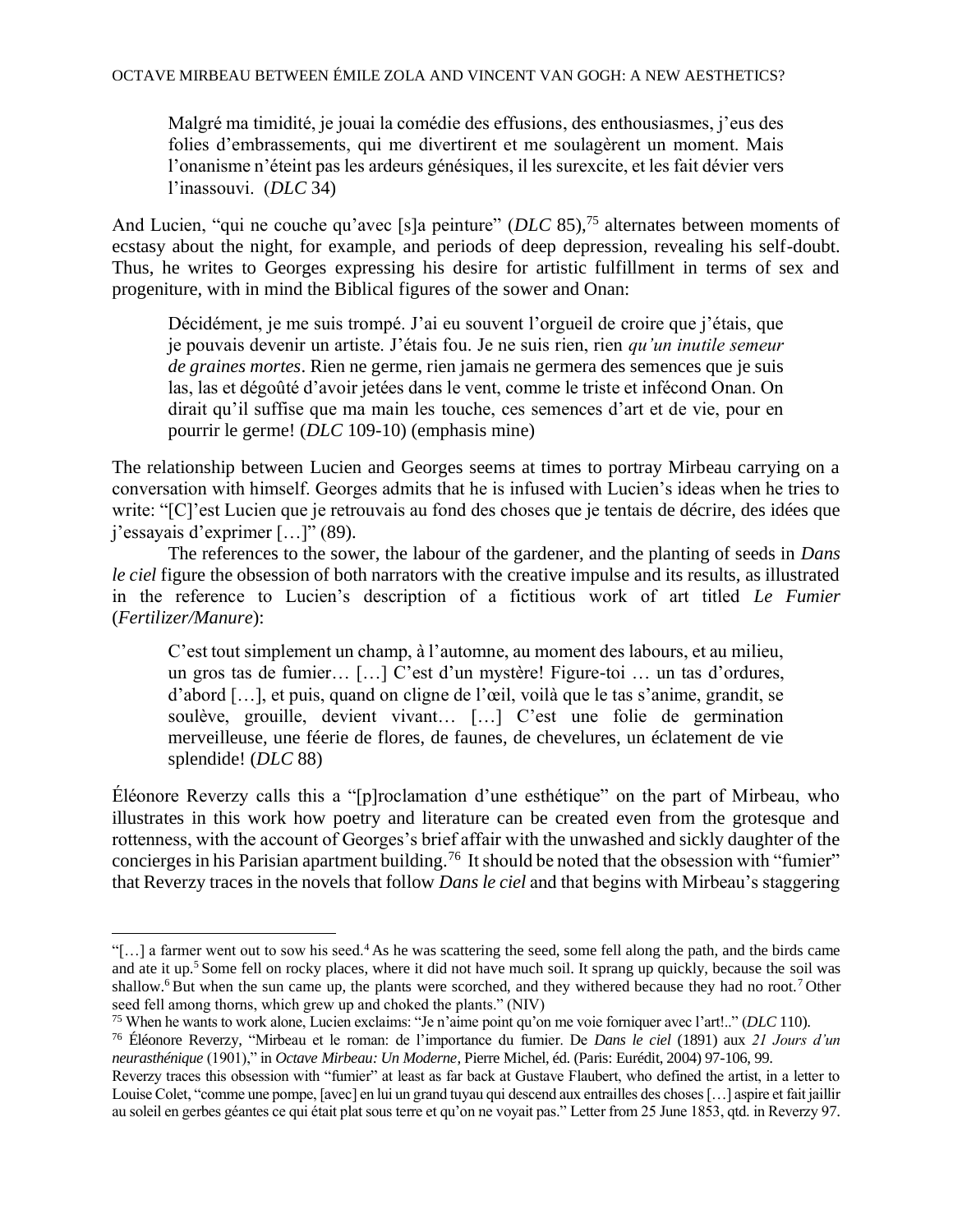encounter with van Gogh's paintings and his obsession, in particular, with *The Sower*, then plays a major role in his next novel: *Le Jardin des supplices* (1899).

Lucien fills Georges with aesthetic ideas, perhaps enabling him to carry on, albeit in pain, after the artist's demise. In a moment of ecstasy, Lucien claims: "J'ai besoin de crier mes idées; sans cela le travail m'est une intolérable souffrance. Il faut que je me vide de tout ce qui m'oppresse [...]" (*DLC* 113). He summons Georges to help him sow "la graine de soleil [qu'ils] sèmeron[t] tout le long du terrain," resulting in huge sunflowers "effarées en plein dans le ciel" (*DLC* 113). Earlier, Lucien reflects on the worth of the arts and letters, with another twist on the metaphorical planting of seeds – essential for the creation of good citizens: "[L'homme] a un cerveau qui le rend toujours redoutable, car il peut penser, il peut rêver, *là germe et florit l'idée* de la rédemption humaine, *là s'épanouit la fleur* de la révolte" (*DLC* 100) (my emphasis).<sup>77</sup>

Along these lines, the image of the sower in van Gogh's painting reveals another level of meaning for Mirbeau: his recurring theme of education. Georges, in telling his life story, castigates the "Prudhomesque" dogmatism of formal education and compares it to the droppings of flies on a plaster statuette his mother had bought (*DLC* 54). Those "chiures de mouches" seem to him exactly like the teacher's lessons, in that they are stubborn splotches gradually covering his little personality – with their daily deposit of excrement: "Ces chiures de mouche me représentaient exactement les leçons du professeur, et j'avais la conscience que ma petite personnalité disparaissait, peu à peu, sous ce dépot excrémentiel et quotidien" (*DLC* 55). We could compare this excrement, which produces nothing and is detrimental to the development of the child, to the "fumier" that is the source of life and living things and is essential for growth to occur.

In writing a novel with a "priest trope" (*L'Abbé Jules*) and then one with an "artist trope" (*Dans le ciel*), Mirbeau followed in the footsteps of Émile Zola, once his rival and sounding board, who had written *La Faute de l'abbé Mouret* and *L'Œuvre.* He has also been inspired by Zola's novel *Germinal* (1885) and the positive organicist meaning associated with the title and the ending.<sup>78</sup> The coal miners' efforts to bring about change in their working conditions and salaries resulted in a tragic outcome for many, but their efforts may make the future brighter for the next generation of workers. They planted the seeds of a new way of looking at the employer-employee relationship. In 1895, Mirbeau would write, again with recourse to the trope of seeds and planting:

Aujourd'hui l'action doit se réfugier dans le livre […]. C'est dans le livre seul que, dégagée des contingences malsaines et multiples qui l'annihilent et l'étouffent, elle peut trouver le terrain propre à *la germination des idées qu'elle sème*. […] Les idées demeurent et pullulent: *semées, elles germent; germées, elle fleurissent*. Et l'humanité vient les cueillir, ces fleurs, pour en faire les gerbes de joie de son futur affranchissement.<sup>79</sup> (my emphasis)

Mirbeau uses the term "affranchissement," etymologically related to the freeing of slaves, as a corollary to the attainment of a level of informed decision-making and personhood for all classes – an aspect of the socialist ideal. For this reason, it was important that artistic production speak to

 $77$  According to P. Michel, this passage in full constitutes an anarchist criticism of the State (n. 10, 1179) and, I would add, shows hope for the education and liberation of ordinary people. It follows Lucien's encomium on the strengths and miseries of the common people he meets.

<sup>78</sup> And Mirbeau would create a play, *Les Mauvais Bergers* (first performed in December of 1897 at the Théâtre de la Renaissance) dealing with a miners' strike.

<sup>79</sup> Qtd. in P. Michel, "L'esthétique de Mirbeau critique littéraire" (8-9), from an article by Mirbeau titled "Clémenceau," which appeared in *Le Journal*, 11 mars 1895.